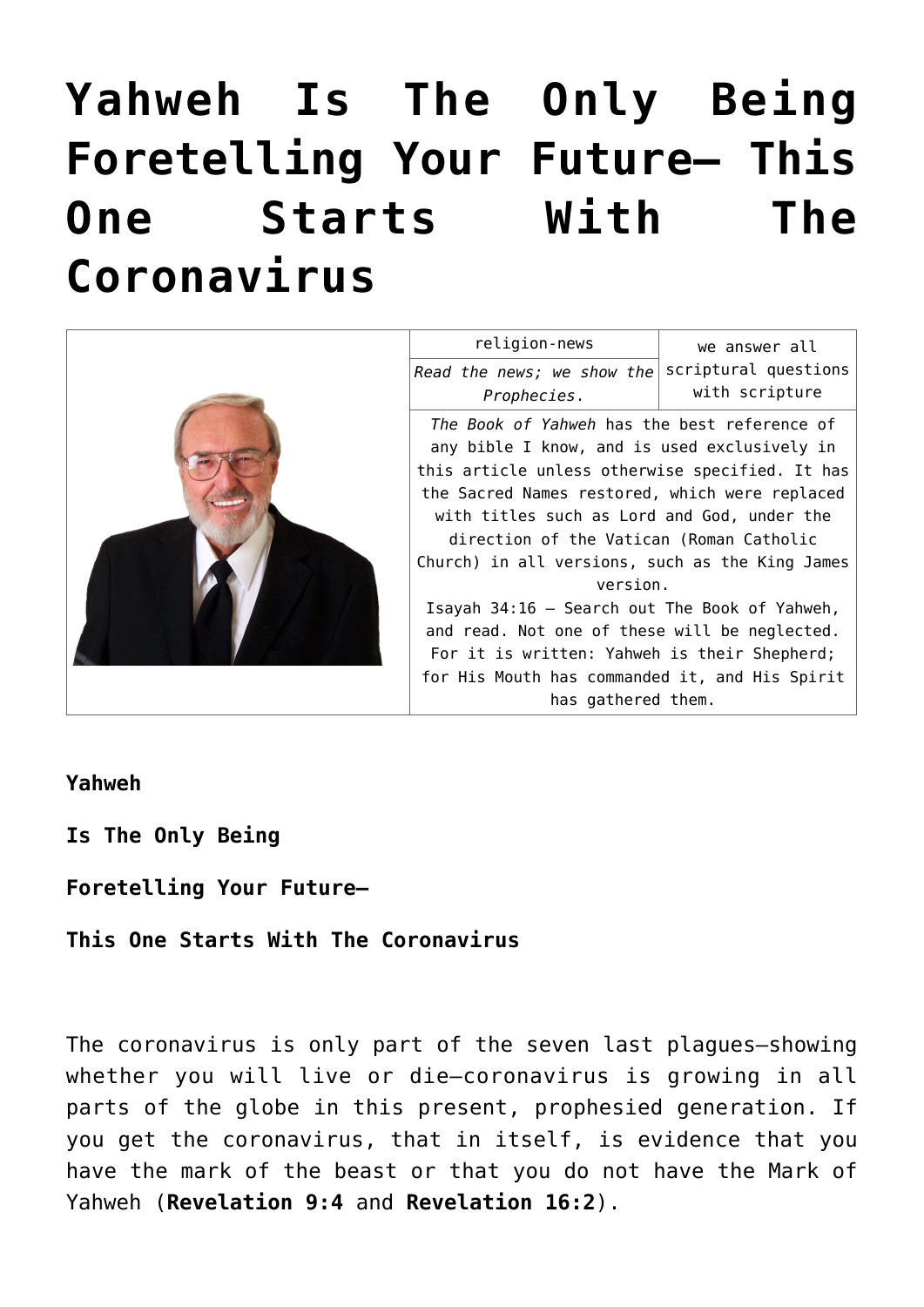Five hundred thousand (500,000) deaths are just a drop in the bucket compared to the billions of sinners—who refuse to repent and convert. These sinners, as shown in Prophecy, will die in the few months left of what Prophecy calls the Great Tribulation.

**What Does Your Bible Say?**

**Repent and Convert?**

What does *The Book of Yahweh* say?

#### **Acts 3:19**

Repent therefore, and be converted, that your sins can be blotted out; that times of refreshing can come from the Presence of Yahweh.

Repent of sin and convert to practicing Righteousness.

What does the Savior say?

#### **Mattithyah 19:17**

But He said to him: Why do you question Me about Righteousness? There is only One Who is the Standard of Perfection, and He is Yahweh; so if you would enter into Life, keep the Laws of Yahweh.

```
What does His Disciple say?
```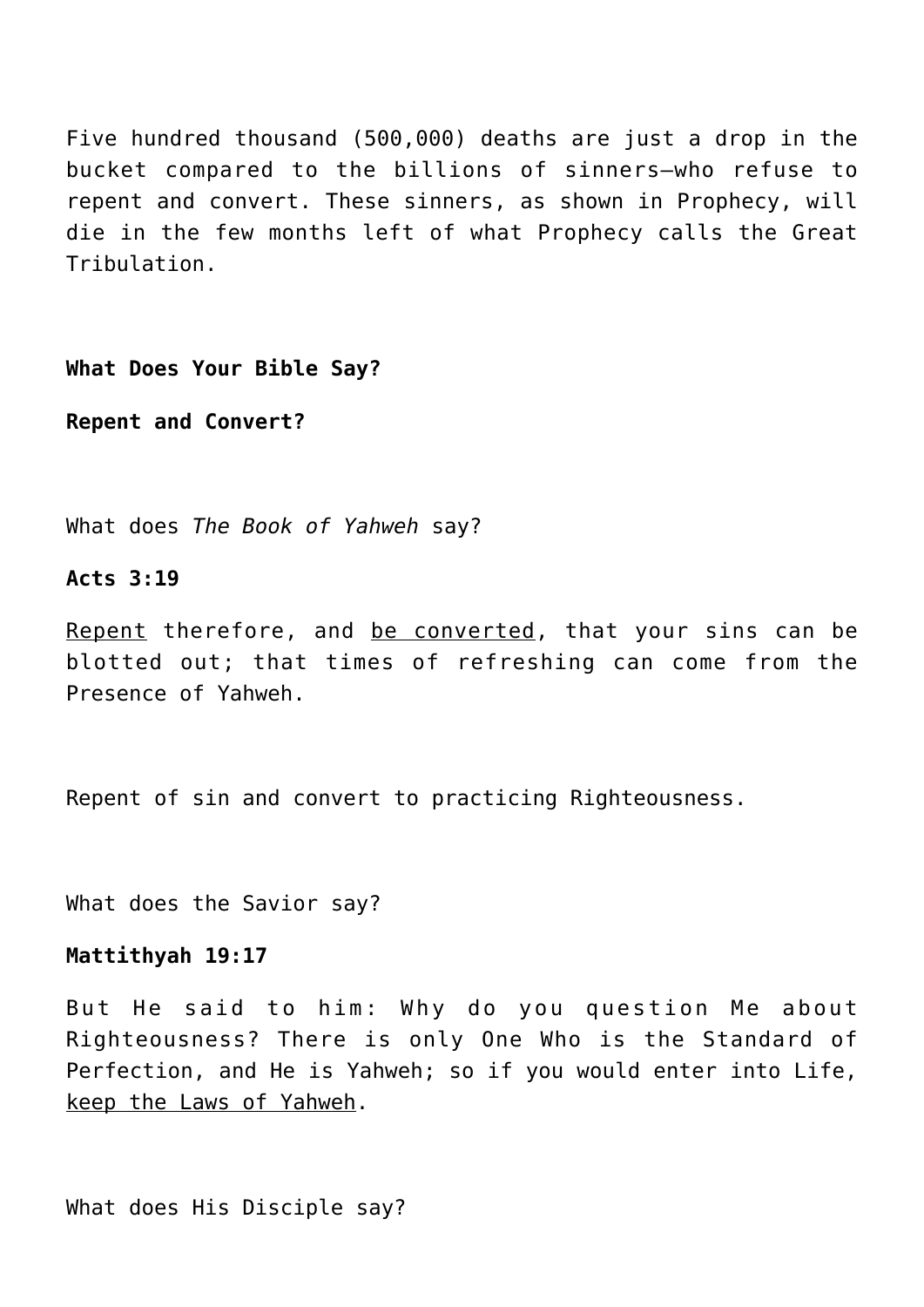#### **I Yahchanan 3:4-10**

4 Whoever commits sin, transgresses also the Laws; for sin is the transgression of the Laws.

5 And you know that He was manifested to take away our sins, and in Him is no sin.

6 Whoever abides in Him does not sin; whoever sins, has not seen Him, neither knows Him.

7 Little children, let no man deceive you; he who practices Righteousness is Righteous, just as He is Righteous.

8 He who practices sin is of the devil, for the devil has sinned from the beginning. For this purpose the Son of Yahweh was manifested; that He might destroy the works of the devil.

9 Whoever is begotten of Yahweh does not practice sin; for His seed remains in him; and it is possible for him not to sin, because he has been begotten of Yahweh.

10 In this the Children of Yahweh and the children of the devil are manifest. Whoever does not practice Righteousness is not of Yahweh, and he does not love his neighbor!

Did you see to whom 4,199 religions belong? Read again **verse 8** closely. They belong to Satan.

To break that ownership, you must repent of sin—breaking Yahweh's Laws—and convert to practicing Yahweh's Righteousness.

Repent of sin?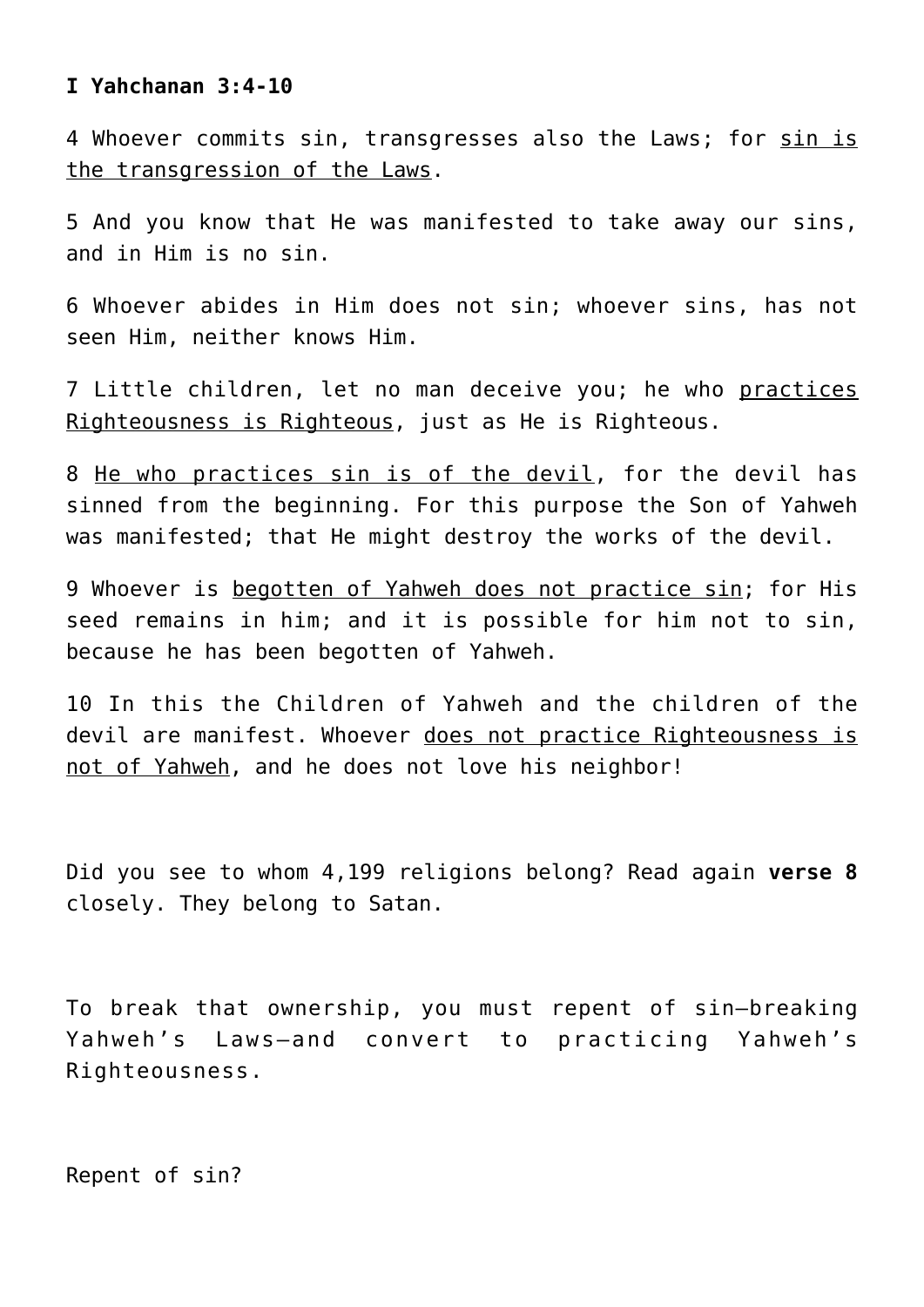# **Isayah 45:22**

Look to Me, and be saved, all the ends of the earth; for I *am* Yahweh, and *there is* no other source of power.

## **Yahchanan 5:14**

Afterward, Yahshua found him in the sacred precincts *of The House of Yahweh,* and said to him: Behold, you are healed. Sin no more, or a worse thing will come upon you.

The coronavirus shows your past. Repenting and converting shows your future.

Read this:

## **Revelation 22:12-14**

12 And behold, I come quickly, and My Reward *is* with Me, to give every man according as his work will be.

13 I am the First and the Last, the Beginning and the End.

14 Blessed *are* those who keep His Laws, that they will have right to the Tree of Life, and will enter in through the gates into the City.

Your bible, if you have a King James version, says keep the Commandments.

## **Revelation 22:14, KJV**

Blessed [are] they that do his commandments, that they may have right to the tree of life, and may enter in through the gates into the city.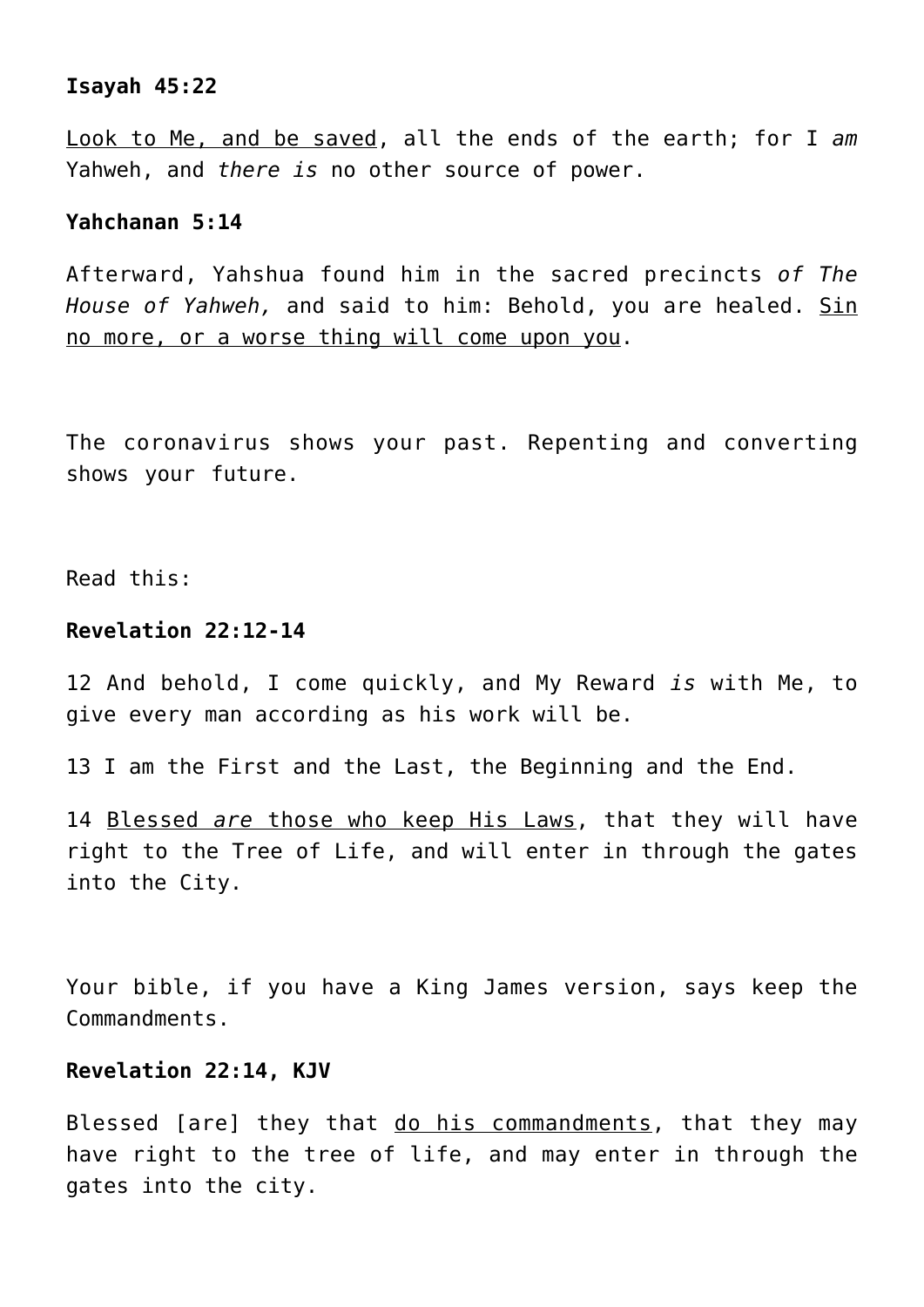Yet, all 4,199 God-worshiping religions say no to Righteousness. They teach contrary to the Creator Yahweh's Instructions. They belong to Satan.

## **I Yahchanan 3:4-15**

4 Whoever commits sin, transgresses also the Laws; for sin is the transgression of the Laws.

5 And you know that He was manifested to take away our sins, and in Him is no sin.

6 Whoever abides in Him does not sin; whoever sins, has not seen Him, neither knows Him.

7 Little children, let no man deceive you; he who practices Righteousness is Righteous, just as He is Righteous.

8 He who practices sin is of the devil, for the devil has sinned from the beginning. For this purpose the Son of Yahweh was manifested; that He might destroy the works of the devil.

9 Whoever is begotten of Yahweh does not practice sin; for His seed remains in him; and it is possible for him not to sin, because he has been begotten of Yahweh.

10 In this the Children of Yahweh and the children of the devil are manifest. Whoever does not practice Righteousness is not of Yahweh, and he does not love his neighbor!

11 For this is the Message that you heard from the beginning, that we should love one another.

12 Not as Cain, *who* was of that evil one, and murdered his brother. And why did he murder his brother? Because his works were evil, and his brother's *were* Righteous.

13 Do not marvel, my brothers, if the world hates you.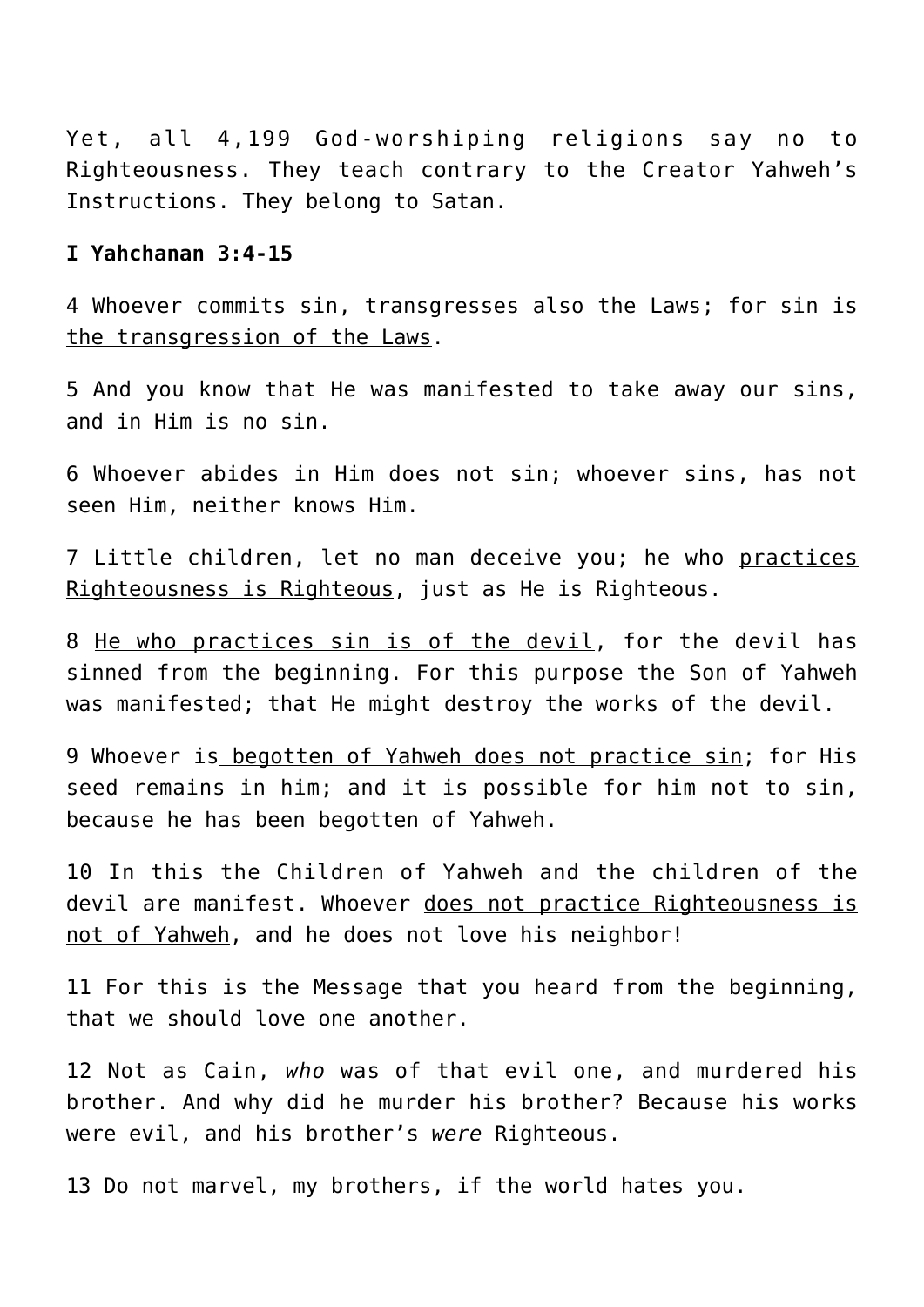14 We know that we have passed from death to life, because we love the brothers. He who does not love *his* neighbor abides in death.

15 Whoever hates his neighbor is a murderer; and you know that no murderer has Eternal Life abiding in him.

Yahweh is the Creator of mankind and all else.

Read this:

## **Isayah 45:22**

Look to Me, and be saved, all the ends of the earth; for I *am* Yahweh, and *there is* no other source of power.

Now read:

## **Genesis 1:26**

Then Yahweh said: I will make man in My Image, according to My Likeness; they will have Authority over the fish of the sea, over the birds of the air, over the cattle, and over all the earth and over every creeping thing that creeps upon the earth.

## **Psalm 8:1-6**

1 How excellent is Your Great Name in all the earth, Yahweh our Father! You have Your Glory firmly set above the starry frame; *the heavens.*

2 From the mouths of babes and sucklings strength by You is ordained, so You would still the enemy; the avenger would be crushed!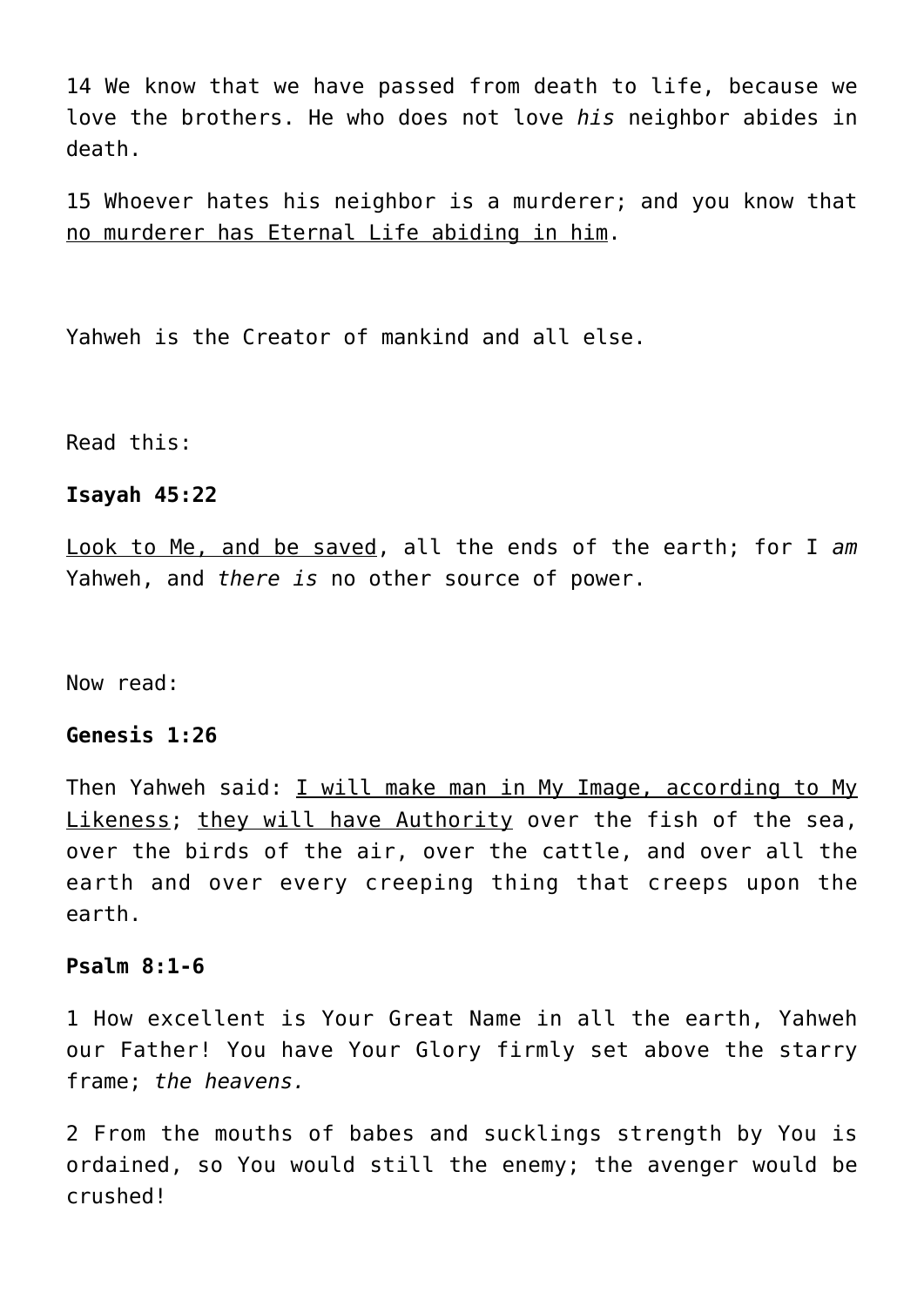3 When we consider Your heavens, the work Your Fingers framed, the work of the moon and of the stars, which were by You ordained;

4 What is man that You are mindful of him? And the son of man, that You visit him?

5 For You have made him a little lower than the malakim, but You will crown him with glory and honor.

6 You made man to be the ruler over the works of Your Hands; You will put all things under his feet;

Read the Words of the Savior, Yahshua Messiah, Who said to sin no more or worse things will come upon you.

### **Yahchanan 5:14**

Afterward, Yahshua found him in the sacred precincts *of The House of Yahweh,* and said to him: Behold, you are healed. Sin no more, or a worse thing will come upon you.

The Savior was referring to this present, prophesied generation in **Mattithyah 24**, when He spoke of The End; the time of the seven last, end, worst ever plagues.

#### **Mattithyah 24:3**

Now as He sat on the Mount of Olives, the Disciples came to Him privately, saying; Tell us, when will these things be? What *will be* the sign of Your coming and The End of the Ages?

#### **Mattithyah 24:7**

For nation will rise against nation, and religion against religion, and there will be famines, and pestilences; *disease epidemics,* and earthquakes; *environmental disasters,* in place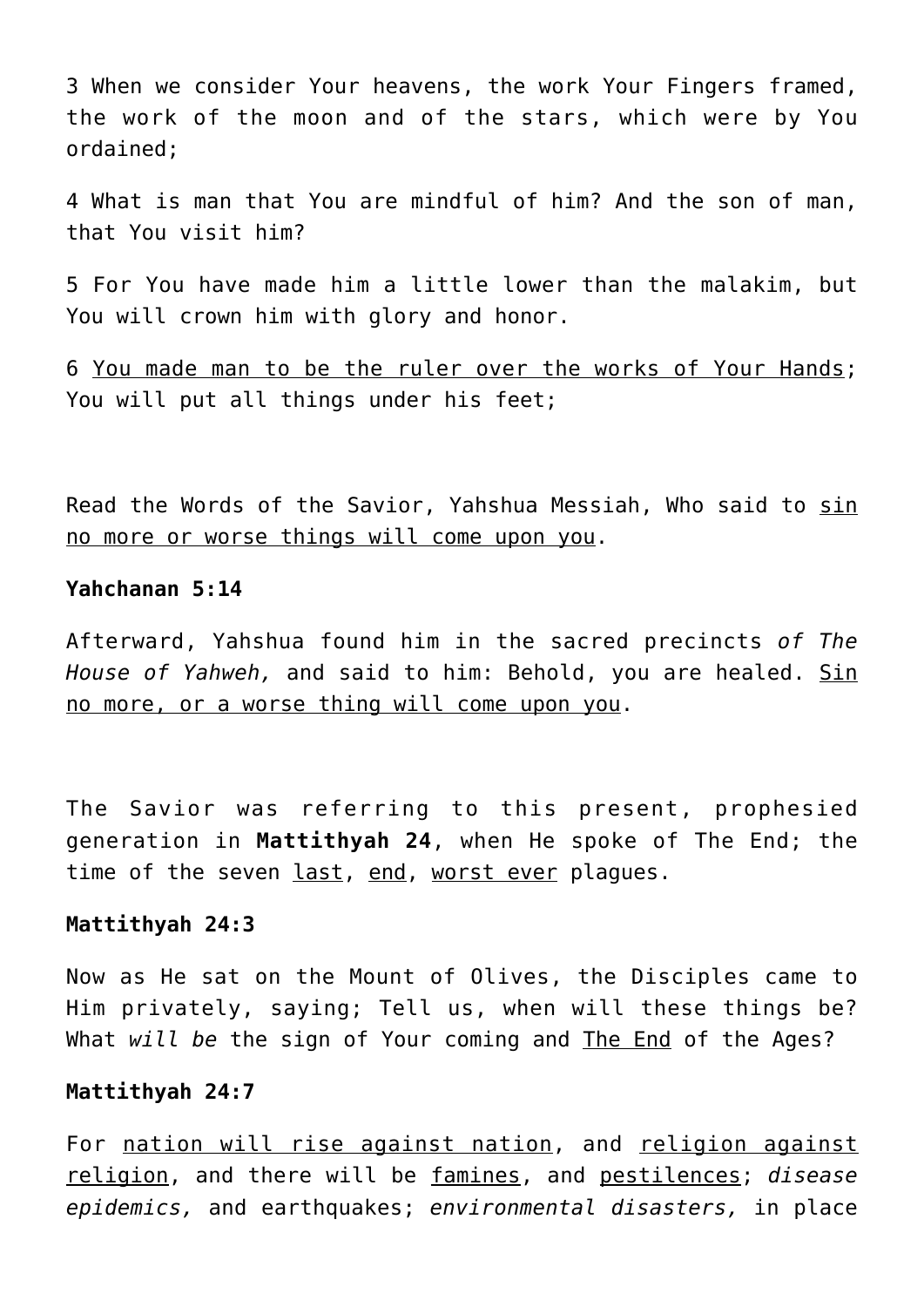after place:

These are nations and religions fighting and murdering each other. The Hebrew word translated **kingdoms** actually means *religions*.

Religions teach their children to hate, fight, and murder. In the schools, all children ages 6 to 16 are trained to be enlisted in their armed forces. In this present generation, we see in Prophecy that very soon now, the sun will be darkened.

## **Mattithyah 24:29**

Immediately, *but* after the *Great* Tribulation of those days will the sun be darkened, and the moon will not give her light, and the stars will fall from heaven, and the powers of the heavens will be shaken.

By these same religions and their armed forces, with their nuclear weapons, the sun will, not if, but will be darkened and the earth will be burned in one hour.

**The Coronavirus**

**Can't Go Near**

**The Mark of Yahweh**

If you are not familiar with the history of the exodus of the twelve tribes of Israyl, when Pharaoh refused to let them leave the land of Egypt, you need to read **Exodus 12:1-13**.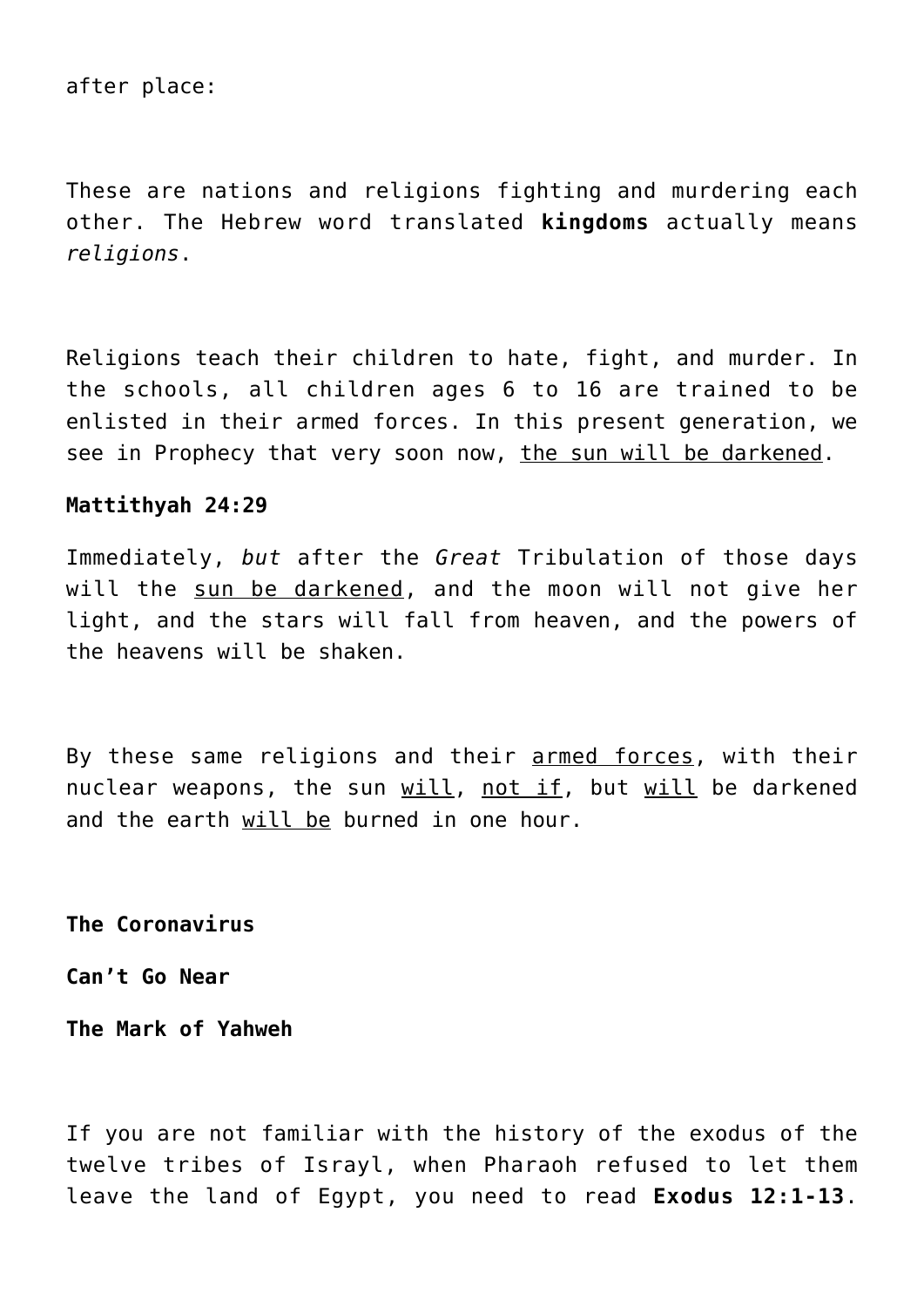Today is a repeat of this same scenario of the gathering of those who choose Yahweh and His Righteousness.

#### **Mattithyah 6:33**

But seek you first the Kingdom of Yahweh and His Righteousness, and all these things will be added to you.

Read this:

## **Exodus 12:1-13**

1 And Yahweh said to Mosheh and Aaron in the land of Egypt:

2 This Moon *shall be* your beginning of Moons; it *shall be* the First Moon of the Year to you.

3 Speak to all the congregation of Israyl, saying; On the Tenth *Day* of this *First* Moon, each man is to take a lamb for his family, one for each household.

4 If any household is too small for the lamb, let him and his brother next to his house share it, having taken into account the number of people there are. You are to determine the amount of lamb needed in accordance with what each person will eat.

5 Your lamb must be without blemish, a male of the first year. You may take *it* from the sheep or from the goats:

6 And you must keep it until the Fourteenth Day of the same Moon: then the whole multitude of the congregation of Israyl shall kill it between the two evenings.

7 And they shall take some of the blood and put it on the sides and tops of the doorframes of the houses, in which they eat *the lamb.*

8 Then they must eat the meat in that night; roasted in fire.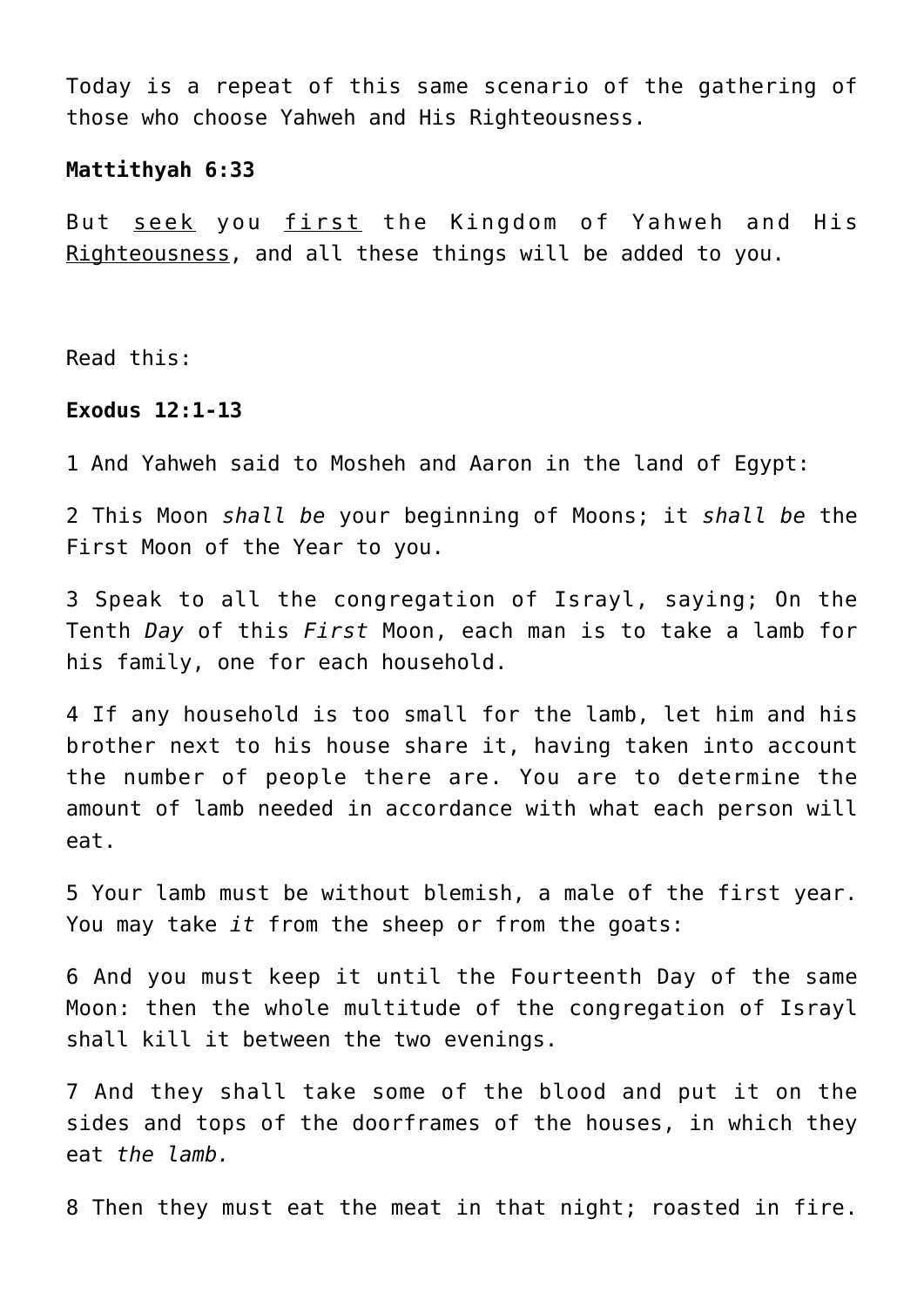With unleavened bread and with bitter herbs they shall eat it.

9 Do not eat it raw, nor boiled at all with water; only roasted in fire, its head with its legs, and with its entrails.

10 And you must let nothing of it remain until morning; but that which remains of it until morning, you must burn with fire.

11 And in this way you shall eat it: with a belt on your waist, your sandals on your feet, and your staff in your hand. Eat it in haste; it is Yahweh's Passover,

12 Because, on account that the Egyptians sinned *against Me,* transgressing My Laws, this night all the firstborn in the land of Egypt will be struck down; both men and animals, and Judgment will be executed on all the Gods; *elohim,* of Egypt. I am Yahweh.

13 And the blood will be a sign for you on the houses where you are. And when I see the blood, I will pass over you; and the plague shall not be upon you to destroy you, when the land of Egypt is struck.

Remember **verses 12** and **13**.

## **Exodus 12:12-13**

12 Because, on account that the Egyptians sinned *against Me,* transgressing My Laws, this night all the firstborn in the land of Egypt will be struck down; both men and animals, and Judgment will be executed on all the Gods; *elohim,* of Egypt. I am Yahweh.

13 And the blood will be a sign for you on the houses where you are. And when I see the blood, I will pass over you; and the plague shall not be upon you to destroy you, when the land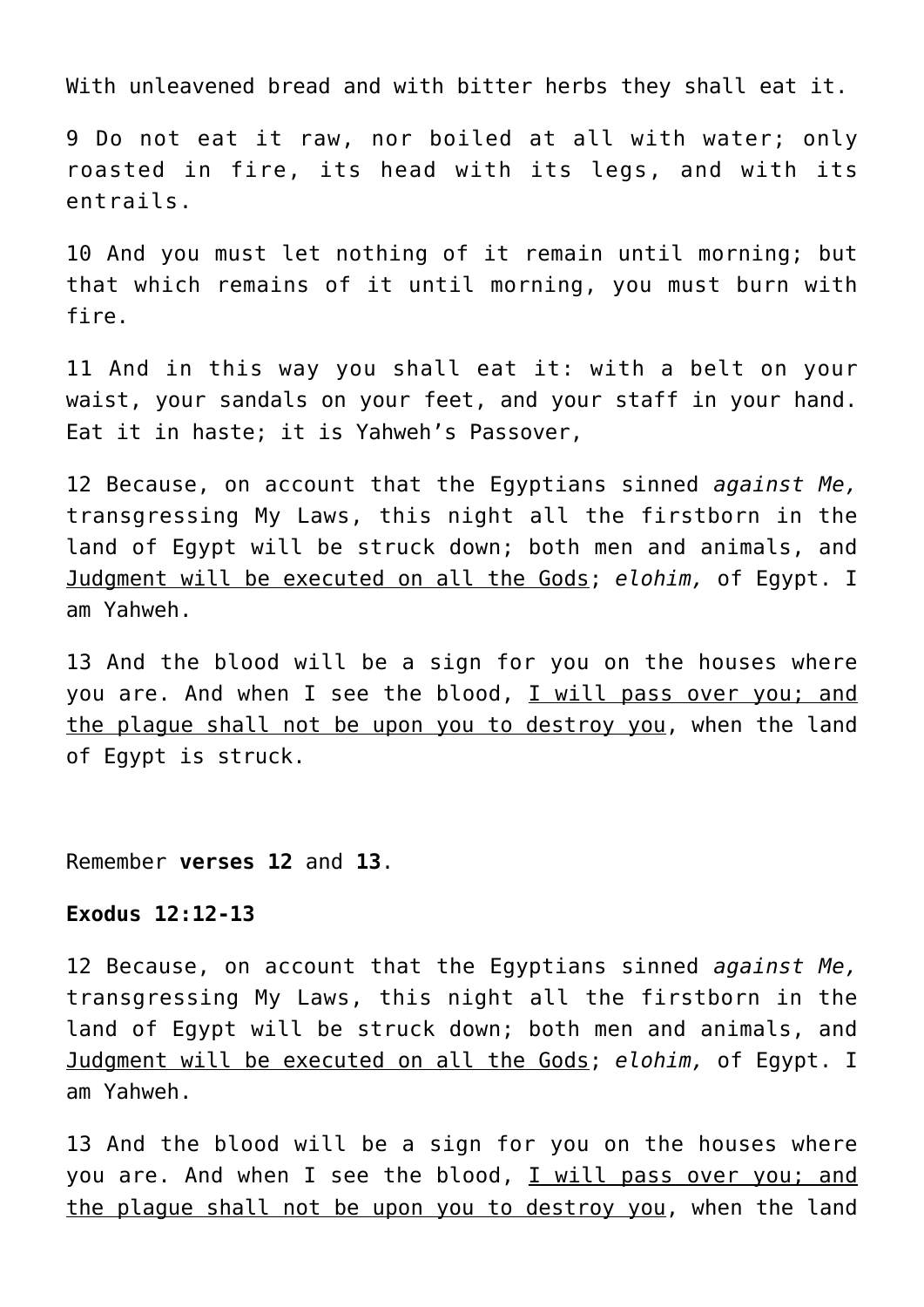of Egypt is struck.

Remember the words: blood, sign, and plague.

You see these same three in this last gathering that is shown to be taking place as I write. This is shown in:

## **Revelation 7:1-17**

1 And after these things I saw four messengers standing on the four corners of the earth, holding the four winds of the earth, so that the wind should not blow on the earth, nor on the sea, nor on any tree.

2 And I saw another Malak ascending from the east, having the Seal of the Living Father; and he cried with a loud voice to the four messengers, to whom it was given to hurt the earth and the sea,

3 Saying: Hurt not the earth, neither the sea, nor the trees, until we have sealed the servants of our Father in their foreheads.

4 And I heard the number of those who were sealed: *And there were* sealed 144,000 of all the tribes of the children of Israyl.

5 Of the tribe of Yahdah *were* sealed 12,000. Of the tribe of Reuben *were* sealed 12,000. Of the tribe of Gad *were* sealed 12,000.

6 Of the tribe of Asher *were* sealed 12,000. Of the tribe of Naphtali *were* sealed 12,000. Of the tribe of Menasheh *were* sealed 12,000.

7 Of the tribe of Simeon *were* sealed 12,000. Of the tribe of Levi *were* sealed 12,000. Of the tribe of Issachar *were* sealed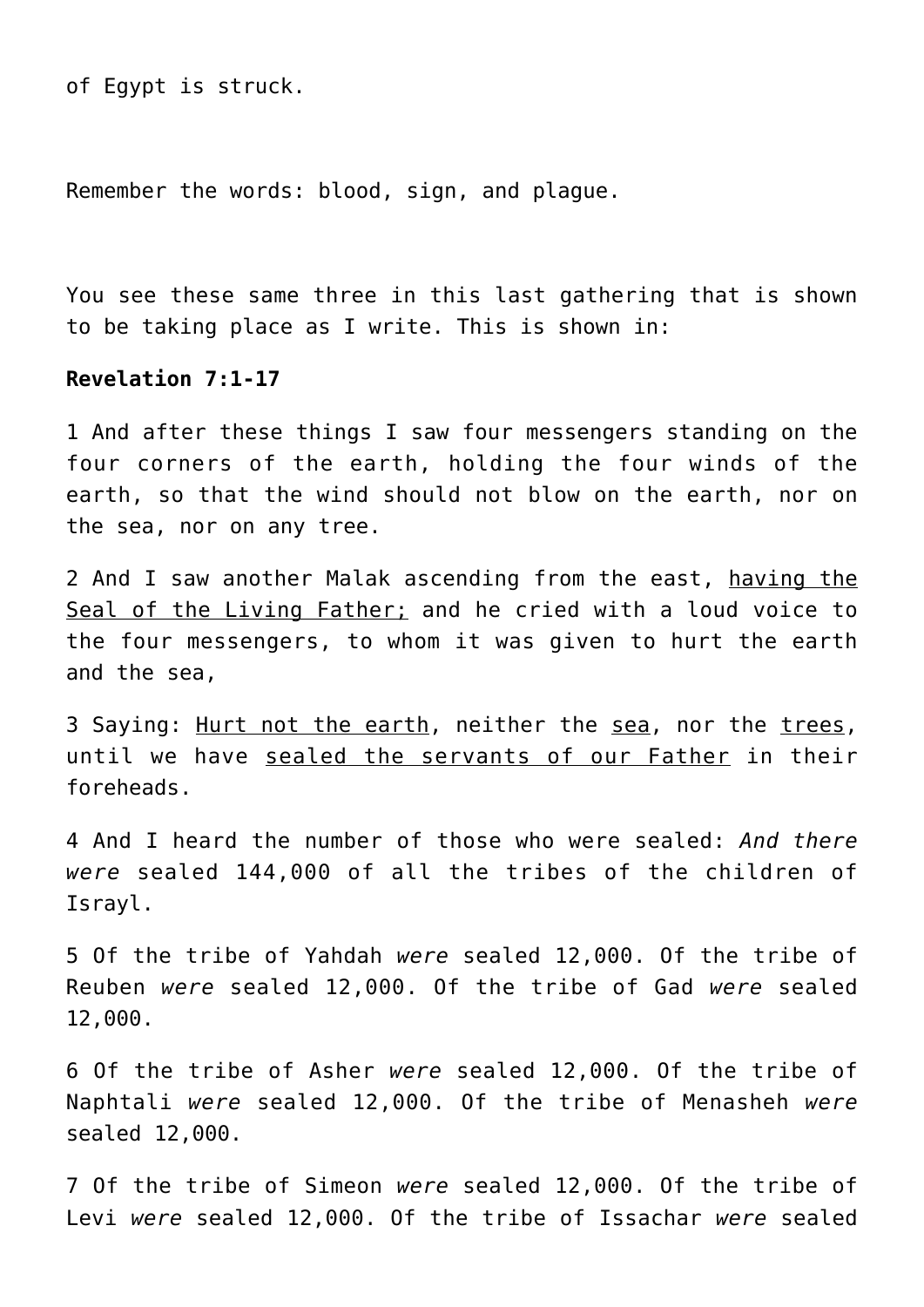12,000.

8 Of the tribe of Zebulun *were* sealed 12,000. Of the tribe of Yahseph *were* sealed 12,000. Of the tribe of Benyamin *were* sealed 12,000.

9 After this I looked, and behold, a great multitude, which no man could number, of all nations, tribes, peoples, and tongues, standing before the Throne and before the Lamb, clothed with white robes, and with palm branches; *taught to keep Yahweh's Feasts,* in their hands;

10 And crying with a loud voice, saying: Salvation to our Father Who sits upon the Throne, and unto the Lamb!

11 And all the malakim stood surrounding the Throne, the elders, and the four living creatures; and fell before the Throne on their faces, and worshiped Yahweh,

12 Saying: HalleluYahweh! Blessing, and Glory, and Wisdom, and Thanksgiving, and Honor, and Power, and Might, *belong* to our Father forever and ever! HalleluYahweh!

13 And one of the elders asked, saying to me: Who are these who are arrayed in white robes, and where did they come from?

14 And I said to him: Ruler, you know. And he said to me: These are the ones who come out of the great tribulation, who have truly purified themselves by forsaking God (the Gods) and those who worship God (the Gods), and who have repented from their murders (bloodshed, war).

15 Therefore, they are before the Throne of Yahweh, and serve Him day and night in His House. And He Who sits on the Throne will dwell among them.

16 They will hunger no more, neither thirst anymore; neither will the sun strike them, nor any heat.

17 For the Lamb Who is in the midst of the Throne will feed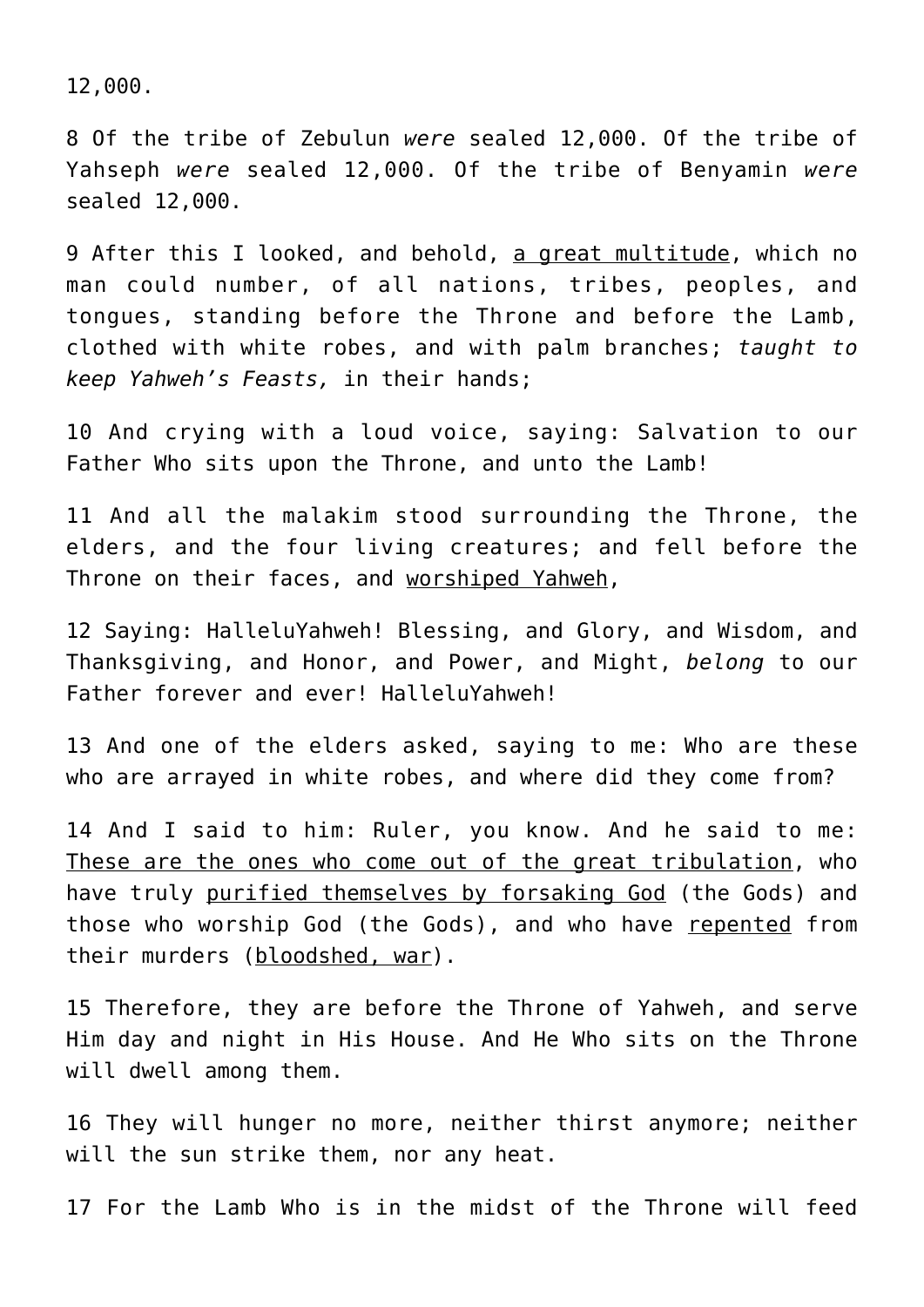them, and will lead them to Living Fountains of Waters. And Yahweh will wipe away all tears from their eyes.

This Prophecy is in action now (2020-2021).

Now compare the first of the seven plagues that the whole world must suffer because of the bondage of sin that Yahweh's People are held in, in all nations today. We see in action now, they are held in bondage by the world, to keep them from coming to Yahweh for Salvation.

This same scenario was seen in Egypt in the year 1491 B.Y. (B.Y. means Before Yahshua). It is now present in what Scripture calls the ends of the earth in the End of the Ages—which is the time of the end of sin—the end of the seven last plagues and what causes plagues; it's the end of sin.

The end of sins and sinners, who will not repent and convert, occurs during the last plagues, which are caused by sin and sinners.

**The Cause**

#### **Isayah 24:1-6**

1 Before Yahweh's *very* Eyes, the earth is made empty and it is made waste; the face of it is perverted and its inhabitants scattered abroad;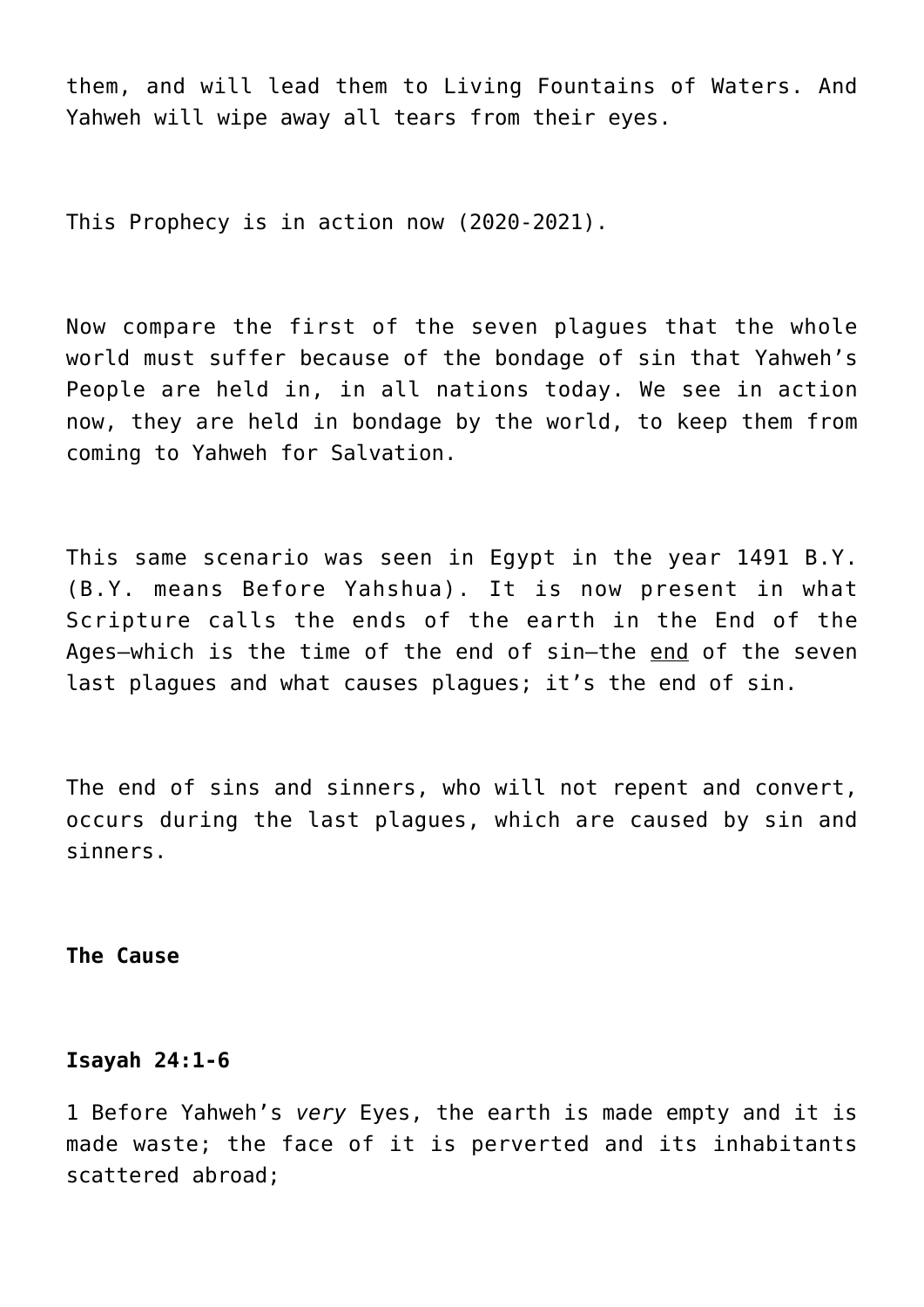2 And it will be: as with the people, so with the priest; as with the servant, so with his owner; as with the maid, so with her mistress; as with the buyer, so with the seller; as with the lender, so with the borrower; as with him who takes usury, so with him who gives usury to him:

3 The land will be utterly emptied and utterly plundered, for it has come to pass as Yahweh's Judgment pronounced.

4 The earth mourns and fades away, the world mourns and fades away, and the haughty people of the earth languish.

5 The earth also is defiled under the inhabitants of it, because they have transgressed the Laws, changed the Ordinance, and broken the Everlasting Covenant.

6 Because of this, the curse (plague) has devoured the earth, and they who dwell therein are desolate; therefore, the inhabitants of the earth are burned, and few men left.

The cause is alarming. The cause is actually the religions. The main, leading religion is shown in **Revelation 17** to be located on seven hills.

Read this:

## **Revelation 17:1**

And there came one of the seven malakim who had the seven bowls, and talked with me, saying to me: Come, I will show you the sentence of the great whore that sits upon many waters.

Many waters?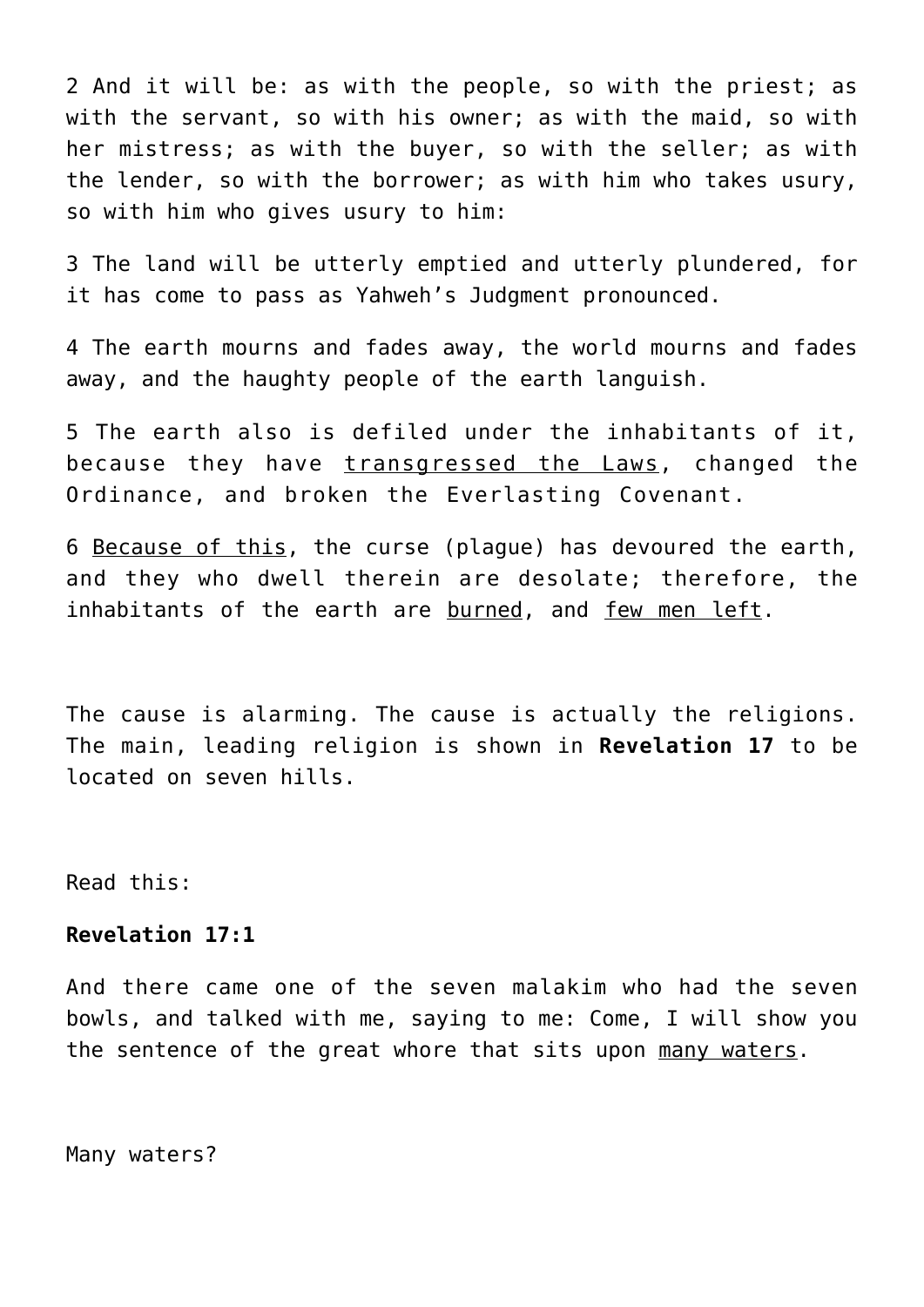The **waters** shown in **Revelation 17:1** are *multitudes, nations, peoples and tongues* (**Revelation 17:15**).

Remember the Words of the Great and Honorable High Priest and King, Yahshua Messiah, in:

#### **Mattithyah 24:3, 7-12**

3 Now as He sat on the Mount of Olives, the Disciples came to Him privately, saying; Tell us, when will these things be? What *will be* the sign of Your coming and The End of the Ages?

7 For nation will rise against nation, and religion against religion, and there will be famines, and pestilences; *disease epidemics,* and earthquakes; *environmental disasters,* in place after place:

8 All these *are* the first half of the sorrows; *tribulation!*

9 Then they will hand you over to be afflicted, and will command that you be killed; and you will be hated above all peoples for My Name's sake.

10 And then will the many be offended; *fall away,* and will betray one another, and will hate one another;

11 Because many false religions will be aroused, and will deceive the many.

12 And because iniquity will abound, the love of the many will grow cold.

There are 4,199 God-worshiping religions in the world, in this generation. All religions God worshiping follow the Roman Catholic Church that sits on seven hills. They all reject Yahweh's Laws of Righteousness as the Savior said.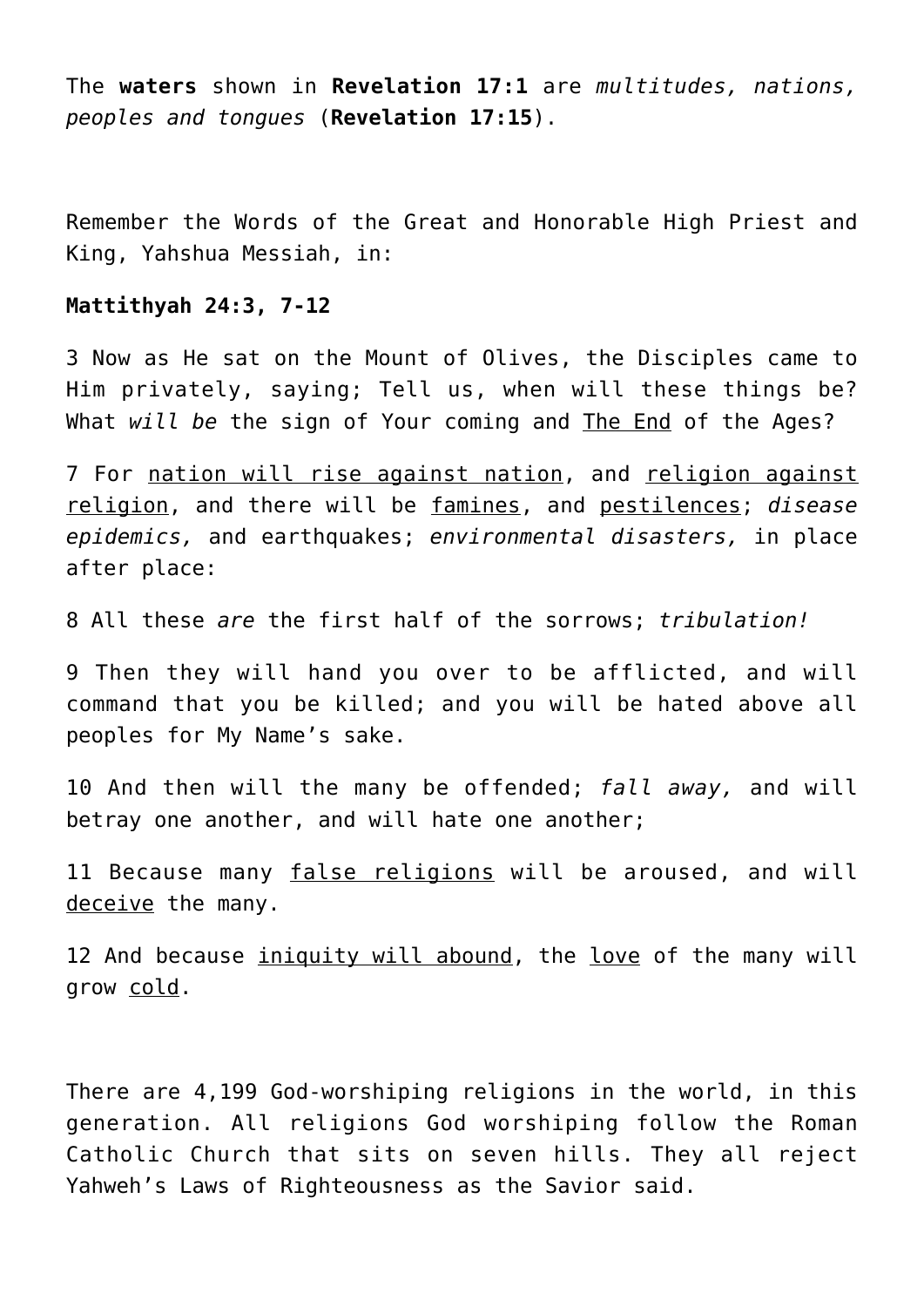**Mattithyah 7:15-23**

15 Beware of false prophets who come to you in sheep's clothing, but inwardly they are ravening wolves.

16 You will know them by their fruits. Do men gather grapes from thorns, or figs from thistles?

17 Likewise, every Righteous tree brings forth Righteous fruit; but a tree of evil brings forth fruit of iniquity.

18 A Righteous tree cannot bring forth fruit of iniquity, nor *can* a tree of evil bring forth fruits of Righteousness.

19 Every tree which does not bring forth Righteous fruit is cut down, and cast into the fire.

20 Therefore, by their fruits you will know them.

21 Not everyone who says to Me; Teacher! Teacher! will enter into the Kingdom of Yahweh, but *only* he who does the Will of My Father Who is in heaven.

22 Many will say to Me in that day; Teacher! Teacher! Have we not prophesied in Your Name, and cast out demons in Your Name, and in Your Name performed many wonderful works?

23 But then I will declare to them; I never knew you. Get away from Me, you who practice iniquity.

Yahweh allowed Satan, the Gods and religions to go their own way for 6,000 years, to prove to heaven and earth what sin brings.

The seven last plagues are proving to everyone on earth that Yahweh's Prophecies are True.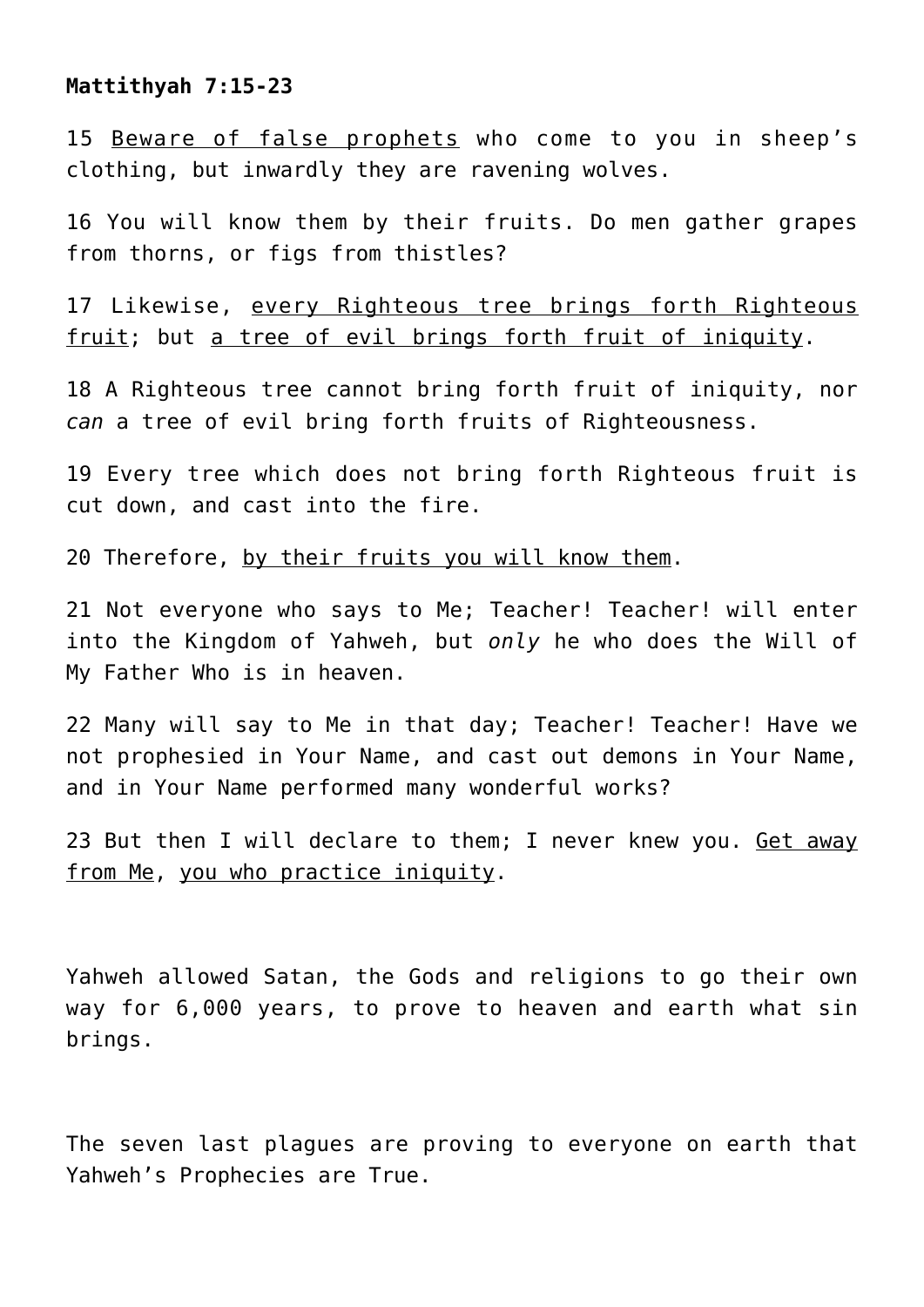This present time period-the last  $3\frac{1}{2}$  years-is, and will always be, the worst in history. This  $3\frac{1}{2}$  years will end with a burning world. They will also end with a great gathering of those who choose Righteousness.

See this:

# **Revelation 22:12-14**

12 And behold, I come quickly, and My Reward *is* with Me, to give every man according as his work will be.

13 I am the First and the Last, the Beginning and the End.

14 Blessed *are* those who keep His Laws, that they will have right to the Tree of Life, and will enter in through the gates into the City.

#### **Mattithyah 6:33**

But seek you first the Kingdom of Yahweh and His Righteousness, and all these things will be added to you.

Compare Yahshua's Disciples' Writings on the same Life or death message:

## **Romans 6:16**

Do you not know that to whom you yield yourselves as servants to obey, his servants you are whom you obey—whether of sin, *which leads* to death, or *of* obedience, *which leads* to Righteousness?

## **I Corinthians 6:9-10**

9 Do you not know that the unrighteous will not inherit the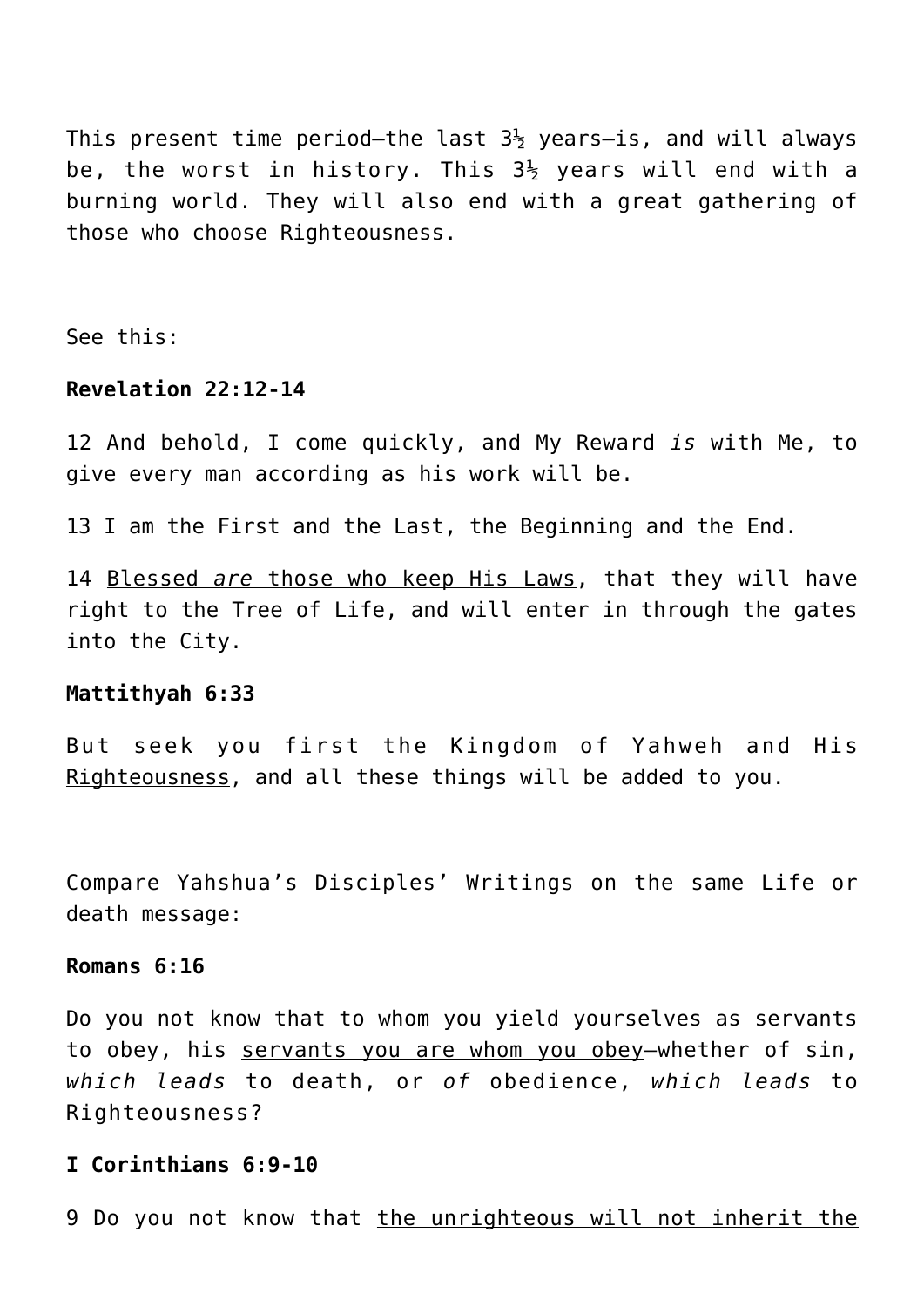Kingdom of Yahweh? Do not deceive yourselves. Neither fornicators, nor God worshipers (worshipers of elohim), nor adulterers, nor men who commit sexual perversions with boys, nor men who commit sexual perversions with other men,

10 Nor thieves, nor covetous, nor drunkards, nor revilers, nor extortioners, will inherit the Kingdom of Yahweh.

## **II Corinthians 6:14-18**

14 Do not be unequally yoked together with unbelievers. For what fellowship has Righteousness with unrighteousness? And what fellowship does Light have with darkness?

15 And what harmony can there be between Messiah and Belial; *worthlessness: Satan?* Or what share does a believer have with an infidel; *untrustworthy, not faithful, not true nor loyal?*

16 And what agreement does The House of Yahweh have with Gods (Elohim)? For we are the House of the Living Father. As Yahweh has said: I will dwell in them and walk among them. I will be their Father, and they will be My people.

17 Therefore: Come out from among them and be separate, says Yahweh. Do not touch the unclean*,* and I will receive you.

18 I will be a Father to you, and you will be My Sons and Daughters, says Yahweh Almighty.

## **I Yahchanan 2:4**

He who says: I know Him, but does not keep His Laws, is a liar, and the Truth is not in him.

# **I Yahchanan 3:4-10**

4 Whoever commits sin, transgresses also the Laws; for sin is the transgression of the Laws.

5 And you know that He was manifested to take away our sins, and in Him is no sin.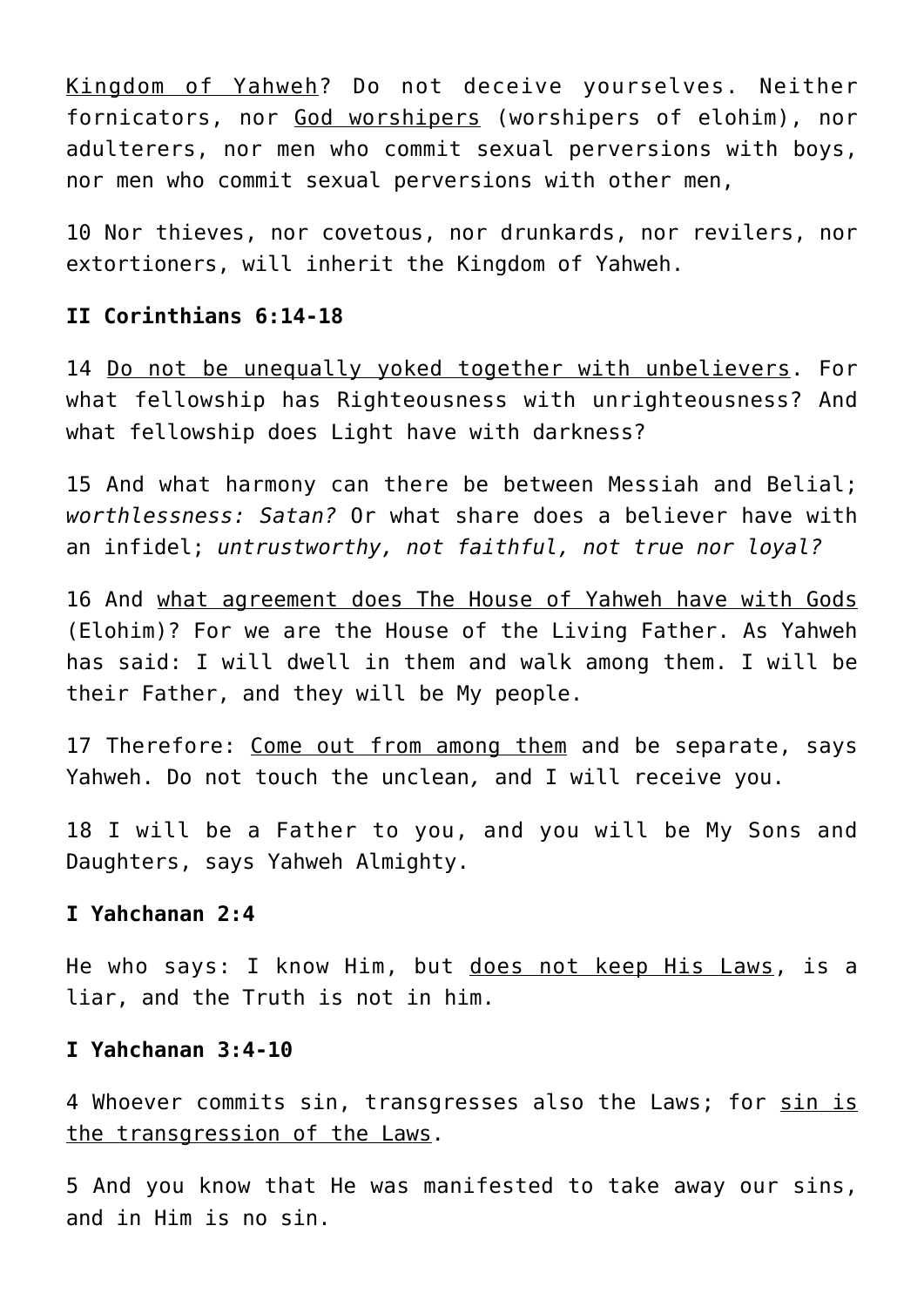6 Whoever abides in Him does not sin; whoever sins, has not seen Him, neither knows Him.

7 Little children, let no man deceive you; he who practices Righteousness is Righteous, just as He is Righteous.

8 He who practices sin is of the devil, for the devil has sinned from the beginning. For this purpose the Son of Yahweh was manifested; that He might destroy the works of the devil.

9 Whoever is begotten of Yahweh does not practice sin; for His seed remains in him; and it is possible for him not to sin, because he has been begotten of Yahweh.

10 In this the Children of Yahweh and the children of the devil are manifest. Whoever does not practice Righteousness is not of Yahweh, and he does not love his neighbor!

Back to:

#### **Mattithyah 24:11-12**

11 Because many false religions will be aroused, and will deceive the many.

12 And because iniquity will abound, the love of the many will grow cold.

Love cold?

Try this: look at the number of babies murdered by what they prefer to call abortion.

## **Abortion Leading Cause of Death Worldwide in 2019**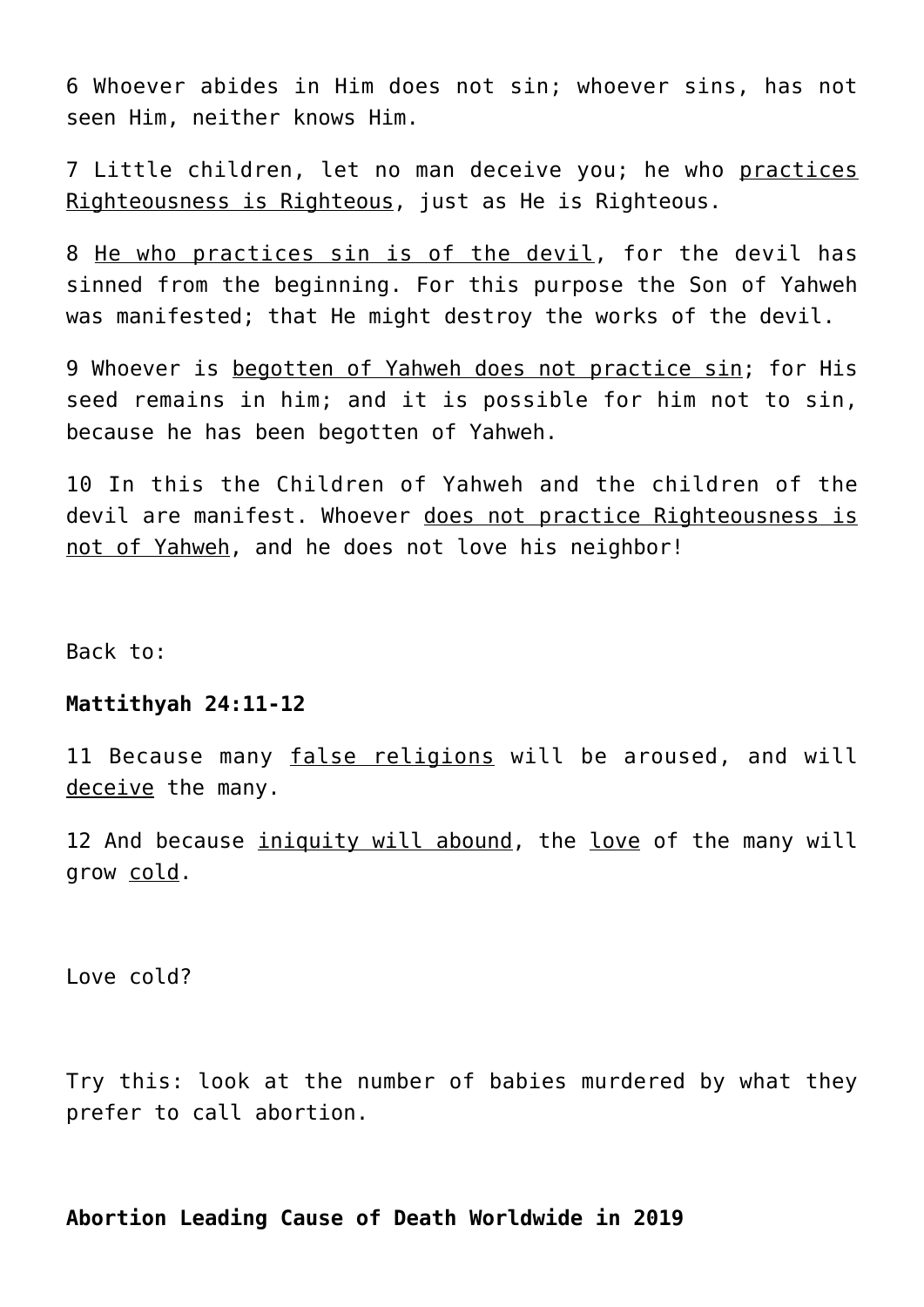**decisionmagazine.com**/abortion-leading-cause-deathworldwide-2019/

Abortion was the leading cause of death worldwide in 2019, according to figures released from Worldometers.info, a website that uses reporting from the world's governments to track demographics and vital statistics.

LifeNews.com, a pro-life website, was among the few outlets to report on the 2019 abortion numbers, which show 42.3 million preborn babies killed worldwide. Worldometers recorded 58.6 million deaths last year from violence, illness and natural causes. Abortion statistics are recorded separately from mortality numbers.

By comparison, 8.2 million from cancer; 5 million from smoking-related illnesses, and 1.7 million to HIV/AIDS. The numbers also record deaths from malaria, alcohol, medical errors, injuries by accident and other factors.

An estimated 61 million preborn babies have been killed through legal abortion in the U.S. since the 1973 *Roe v. Wade* Supreme Court decision make abortion legal nationally.

**Abortion in numbers**

**thelifeinstitute.net**/learning-centre/abortionfacts/issues/the-numbers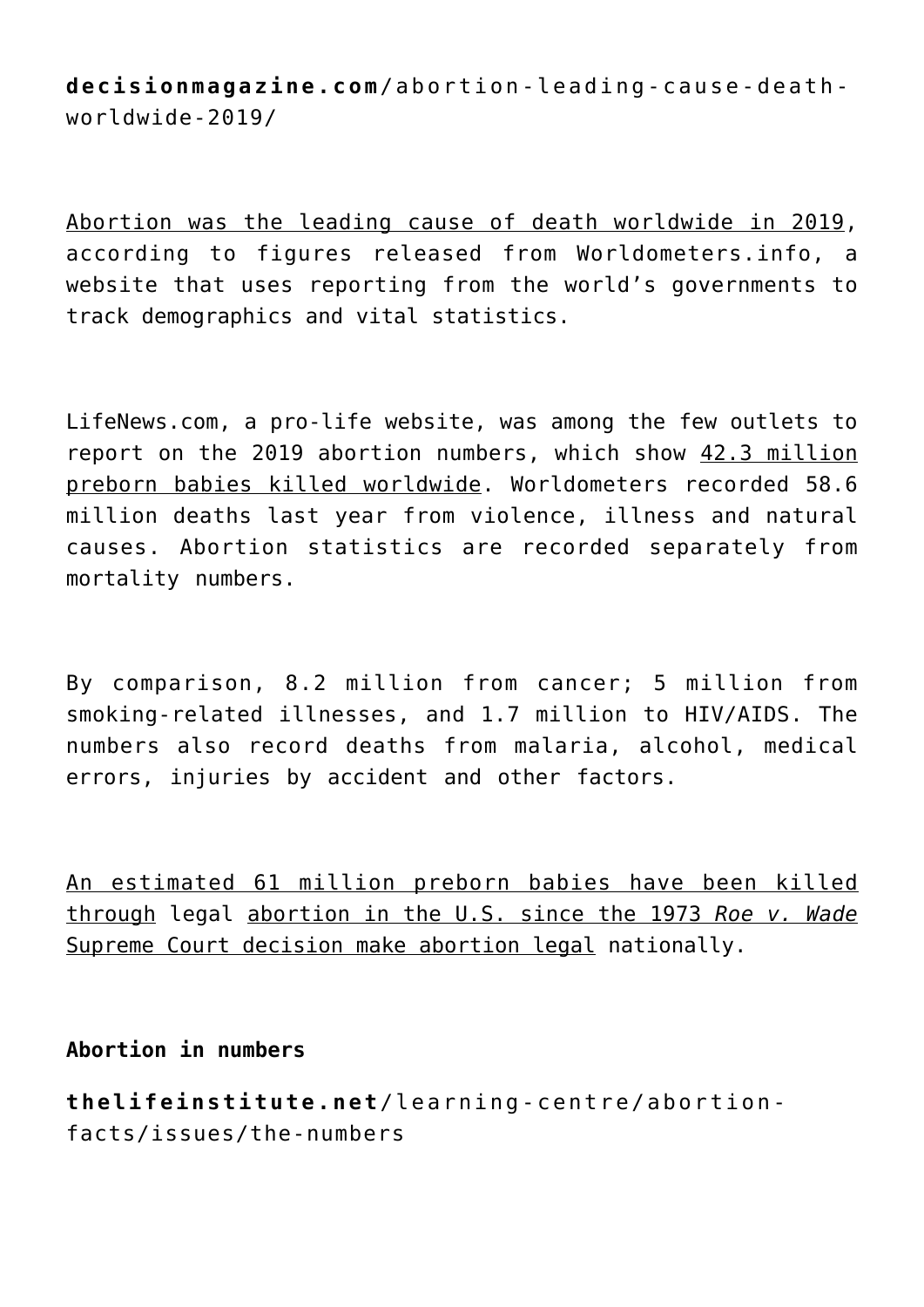# **Worldwide**

- More than 1.5 BILLION babies have been aborted worldwide in the past 50 years.[i]
- An estimated 50 million abortions are carried out throughout the world every year.[ii]
- One in five pregnancies worldwide end in abortion.[iii]
- Approximately 90% of Down syndrome babies are aborted worldwide.[iv]
- 42% of all yearly deaths in the world are from abortion.[v]
- Every two seconds a baby is aborted every time your heart beats a baby dies. [vi]

If you will notice, there is no teaching against adultery, fornication or unlawful lust, all of which are taught in every home, school, and houses of the Gods and Lords, from and by Hollywood.

Sin is the cause of the unwanted babies. Why will you religions not teach against sin as your bible tells you to do? You are as guilty as the one who does the killing.

Read the following from your King James version of *The Book of Yahweh:*

# **I Corinthians 6:18**

Flee fornication. Every sin that a man doeth is without the body; but he that committeth fornication sinneth against his own body.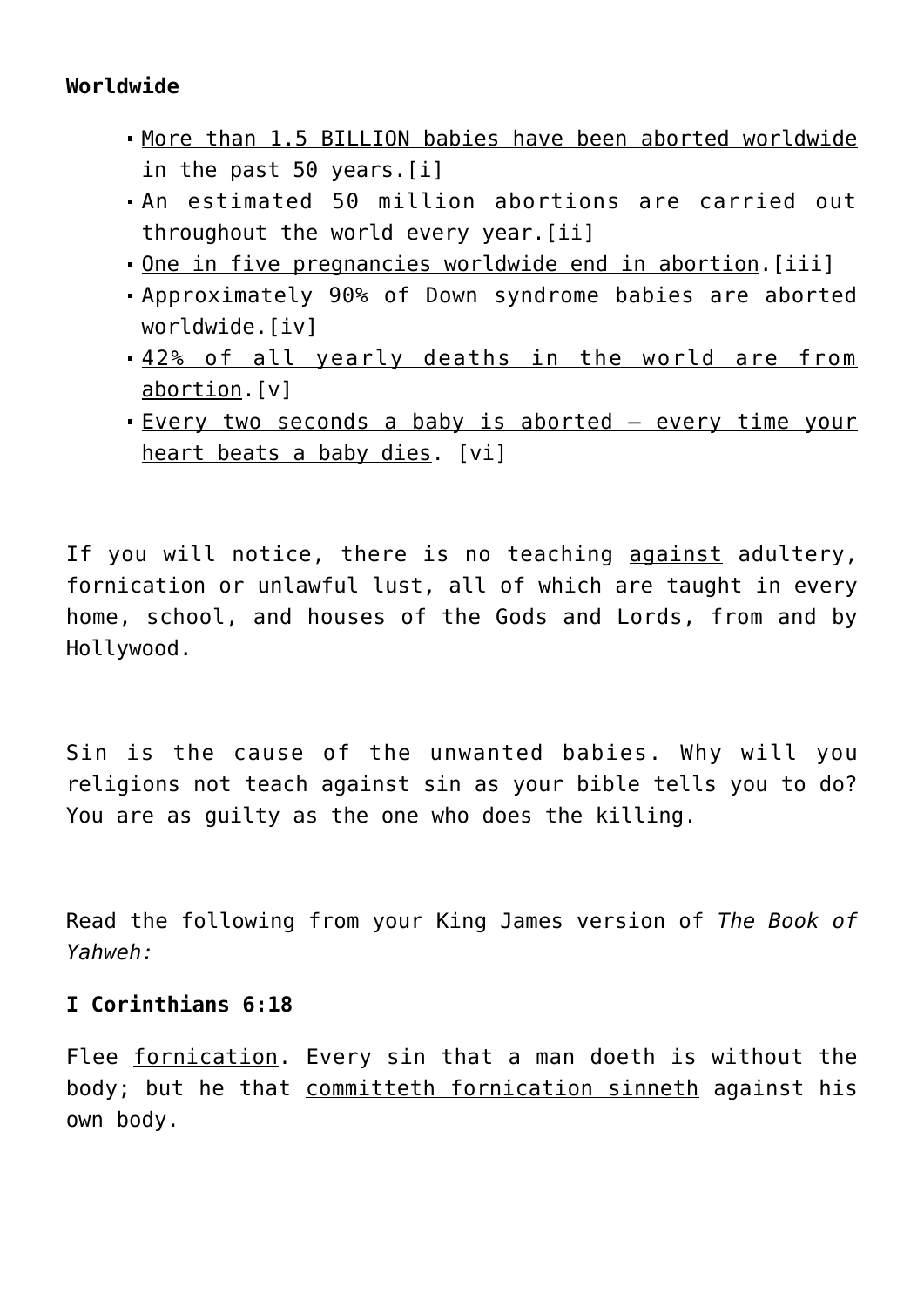Notice, fornication is a sin.

Read this, sin is:

#### **I Yahchanan 3:4-10**

4 Whoever commits sin, transgresses also the Laws; for sin is the transgression of the Laws.

5 And you know that He was manifested to take away our sins, and in Him is no sin.

6 Whoever abides in Him does not sin; whoever sins, has not seen Him, neither knows Him.

7 Little children, let no man deceive you; he who practices Righteousness is Righteous, just as He is Righteous.

8 He who practices sin is of the devil, for the devil has sinned from the beginning. For this purpose the Son of Yahweh was manifested; that He might destroy the works of the devil.

9 Whoever is begotten of Yahweh does not practice sin; for His seed remains in him; and it is possible for him not to sin, because he has been begotten of Yahweh.

10 In this the Children of Yahweh and the children of the devil are manifest. Whoever does not practice Righteousness is not of Yahweh, and he does not love his neighbor!

Notice to whom they belong when they practice breaking Yahweh's Ten Commandments and other Laws. All 4,199 religions belong to Satan the devil. None of them practice the Laws of Yahweh found in the Ten Commandments.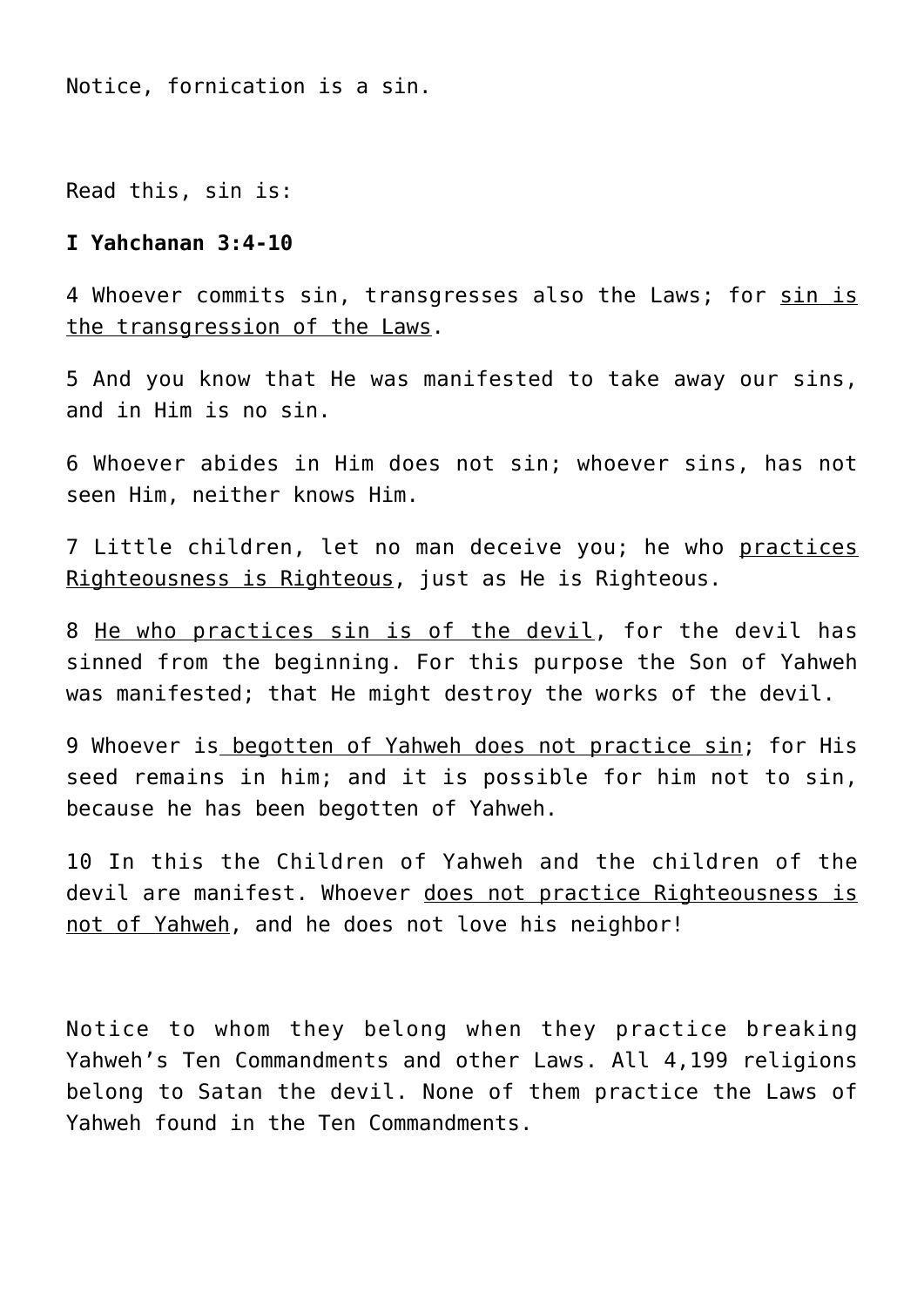If you do not practice keeping Yahweh's Ten Commandments, you belong to Satan. That is a Scriptural fact, as you just read. You do not have the Mark of Yahweh.

Now read again what the religions and nations are causing, even as I write this Prophecy for this prophesied generation.

## **Mattithyah 24:3**

Now as He sat on the Mount of Olives, the Disciples came to Him privately, saying; Tell us, when will these things be? What *will be* the sign of Your coming and The End of the Ages?

Notice in **verse 3**, The End.

#### **Mattithyah 24:7**

For nation will rise against nation, and religion against religion, and there will be famines, and pestilences; *disease epidemics,* and earthquakes; *environmental disasters,* in place after place:

**Verse 7**: wars, diseases, unnatural weather and the worst of everything ever.

That is shown in:

#### **Mattithyah 24:21-22**

21 For then will be Great Tribulation, such as has not come to pass since the beginning of the world to this time—no, nor ever will be.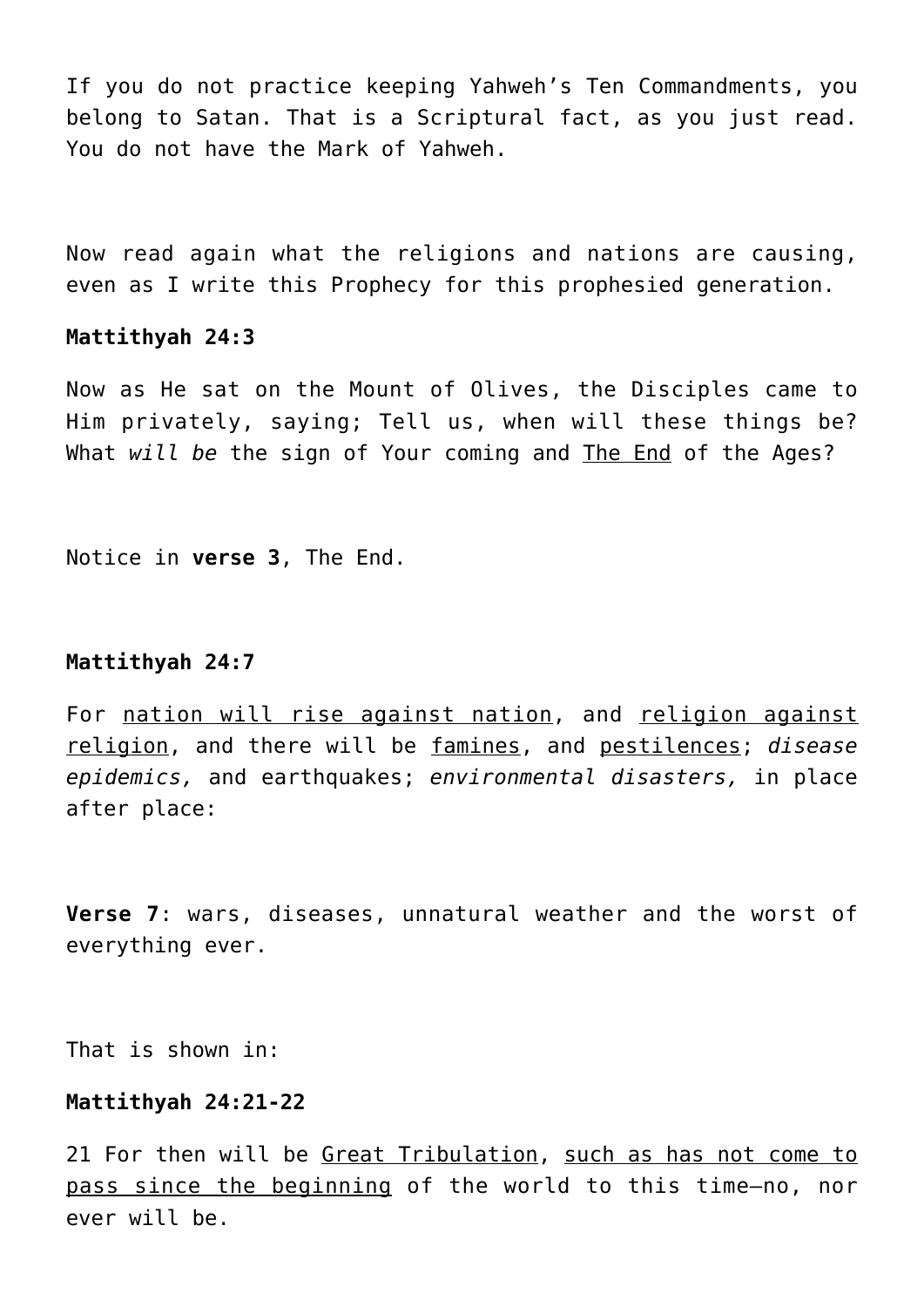22 And unless those days were shortened, there would no flesh be saved; but for the Elect's sake, those days will be shortened.

What is stated in **verses 21-22** are the exact words used by today's scientists, doctors, and world leaders—the worst ever.

Fulfilled Prophecy is one of the many things that shows the extreme Greatness of Yahweh, Who is far above all beings on earth and in the universe.

Yahweh's Laws show His care for others, even His evil adversaries.

Think of how much better we would all be if we had the same attributes shown toward us, and by us, by everyone on earth and in the heavens. There would be no such thing as war.

Get this: the Plan of Yahweh for The House of Yahweh is the end of the religions' and nations' planned wars.

Read that in:

#### **Micahyah 4:1-3**

1 But in the Last Days it will come to pass *that* the mountain; *promotion,* of The House of Yahweh will be established in the chief of the nations. It will be raised above all congregations; and all peoples will *eventually* flow to it.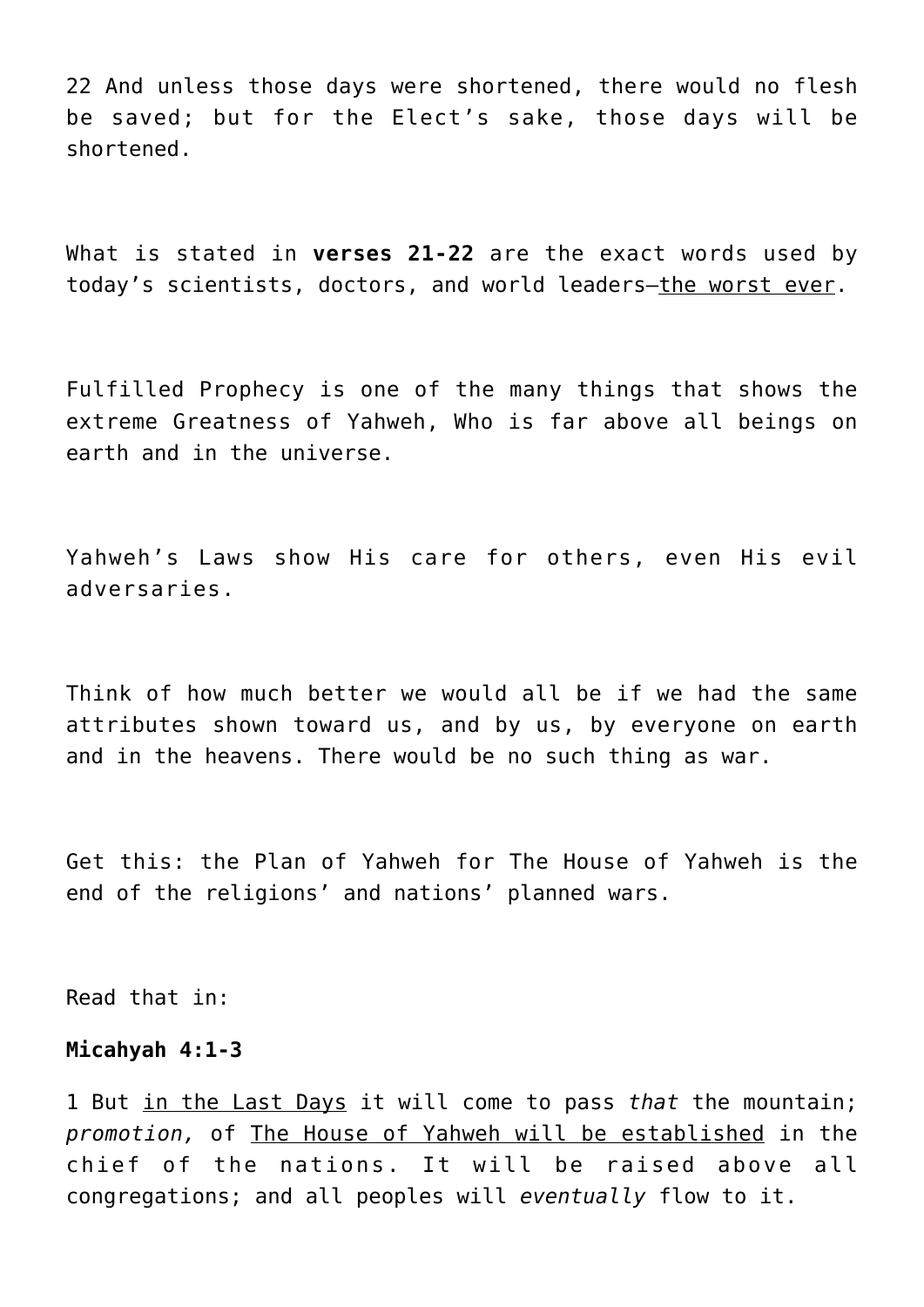2 And many nations will come and say; Come, and let us go up to the mountain; *uplifting,* of Yahweh, and to the House of the Father of Yaaqob, and He will teach us of His Ways, and we will walk in His Paths. Because the Laws will depart from Zion, and the Word of Yahweh from Yerusalem.

3 And He will judge between many people, and rebuke strong nations afar off; and they will beat their swords into plowshares, and their spears into pruninghooks. Nation will not lift up a sword against nation, nor will they learn war anymore.

#### **Mattithyah 24:12**

And because iniquity will abound, the love of the many will grow cold.

Iniquity is the teaching from Hollywood, which teaches your children in the home, in the schools, and in the churches—houses of Gods and demons.

## **Revelation 9:20-21**

20 And the rest of the men who were not killed by these plagues (seven last plagues), still did not repent of the works of their hands, that they should not worship demons, and Gods (elohim, teraphim) of gold, and silver, and brass, and stone, and of wood: which can neither see, nor hear, nor walk;

21 Neither did they repent of their murders, nor of their sorceries, nor of their fornication, nor of their thefts.

**Revelation 9** occurs during the days of the coronavirus. It is now. The seven last plagues occur during this time period.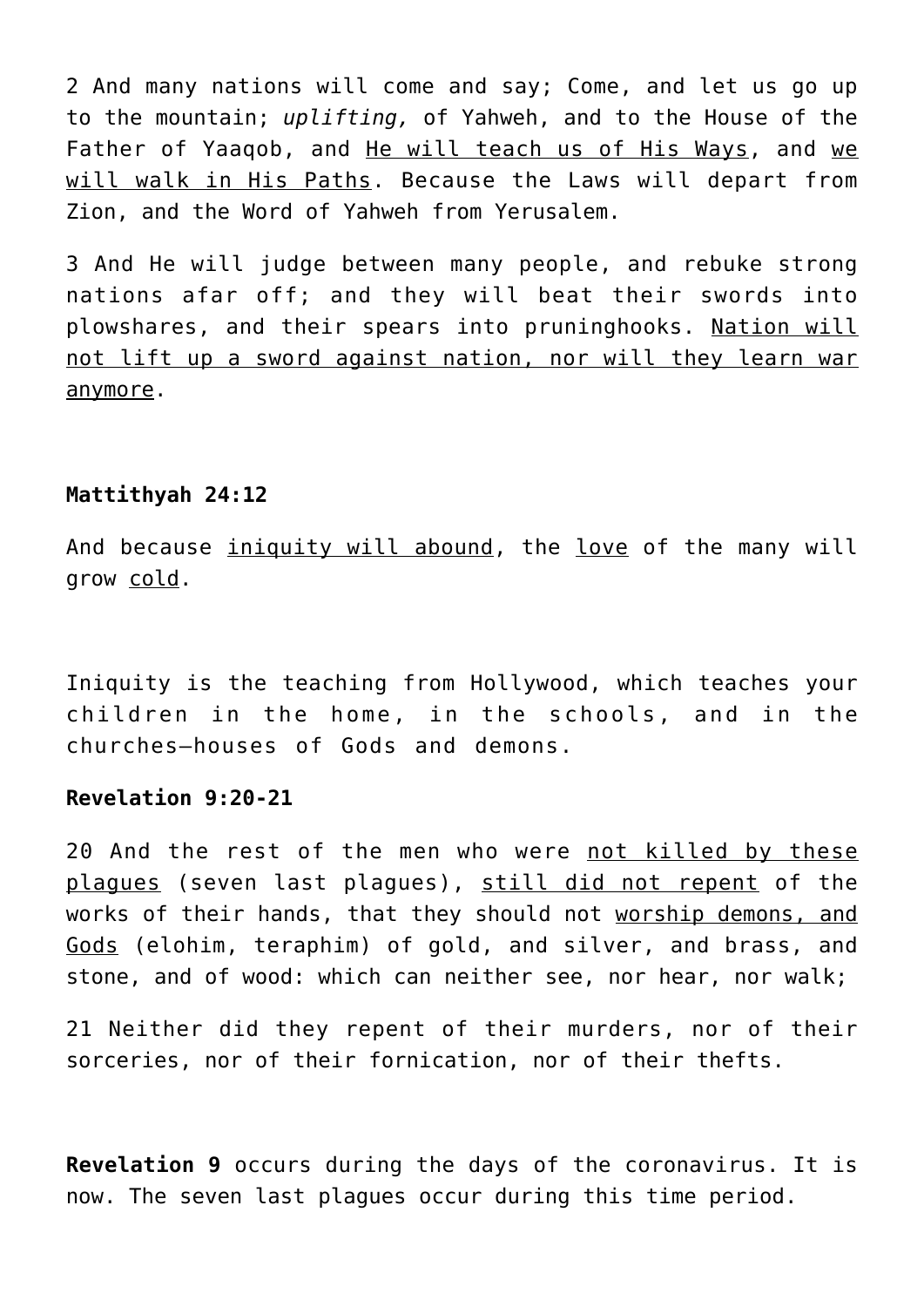**Mattithyah 24:11-12, 21-22, 29** is also now. It's the same time period as the coronavirus.

## **Mattithyah 24:11-12, 21-22, 29**

11 Because many false religions will be aroused, and will deceive the many.

12 And because iniquity will abound, the love of the many will grow cold.

21 For then will be Great Tribulation, such as has not come to pass since the beginning of the world to this time—no, nor ever will be.

22 And unless those days were shortened, there would no flesh be saved; but for the Elect's sake, those days will be shortened.

29 Immediately, *but* after the *Great* Tribulation of those days will the sun be darkened, and the moon will not give her light, and the stars will fall from heaven, and the powers of the heavens will be shaken.

Follywood (Hollywood) has been teaching you and your children since 1949, in your homes, schools, and churches. You have been taught to lust, hate, rape, murder, and kill through war. That is what we see in all nations and religions now.

**Yahweh's Way**

**Is The Opposite**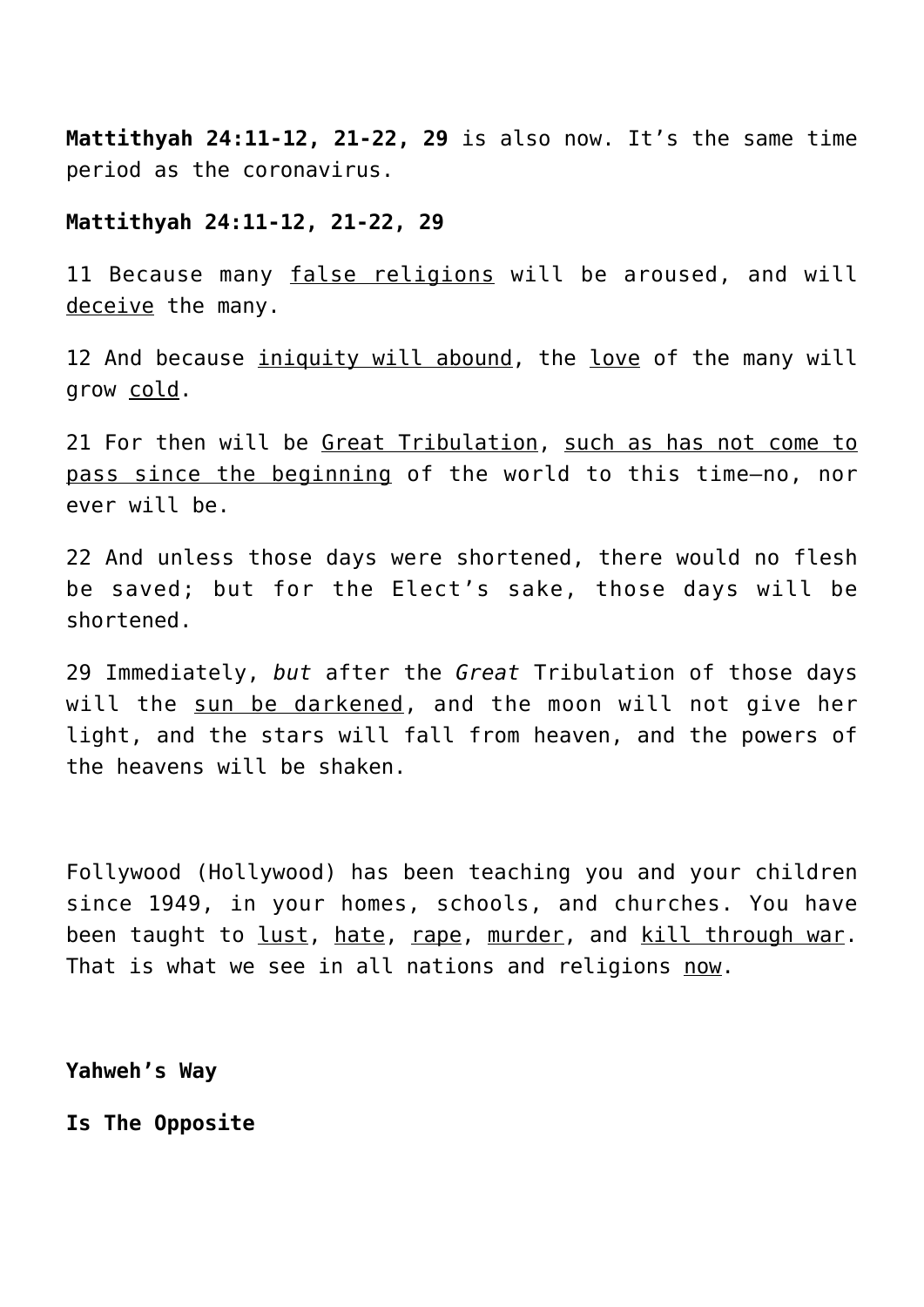Yahweh's Laws, that the Savior said for us to seek first, show peace, joy and true caring for others, as ourselves.

Notice, that's Yahweh's Way or Plan.

## **Micahyah 4:2**

And many nations will come and say; Come, and let us go up to the mountain; *uplifting,* of Yahweh, and to the House of the Father of Yaaqob, and He will teach us of His Ways, and we will walk in His Paths. Because the Laws will depart from Zion, and the Word of Yahweh from Yerusalem.

Did you see that?

**Verse 2:** Yahweh's Way.

- **Verse 2:** We will actually walk in His Paths.
- **Verse 2:** Yahweh's Way is taught at Yahweh's House.

**Yahweh's Way**

**Starts With Keeping**

**Yahweh's Sabbaths**

Read this:

#### **Isayah 58:13-14**

13 If you turn away your foot from *breaking* the Sabbath: *from* doing your pleasure; *your own business, your own pleasure,* on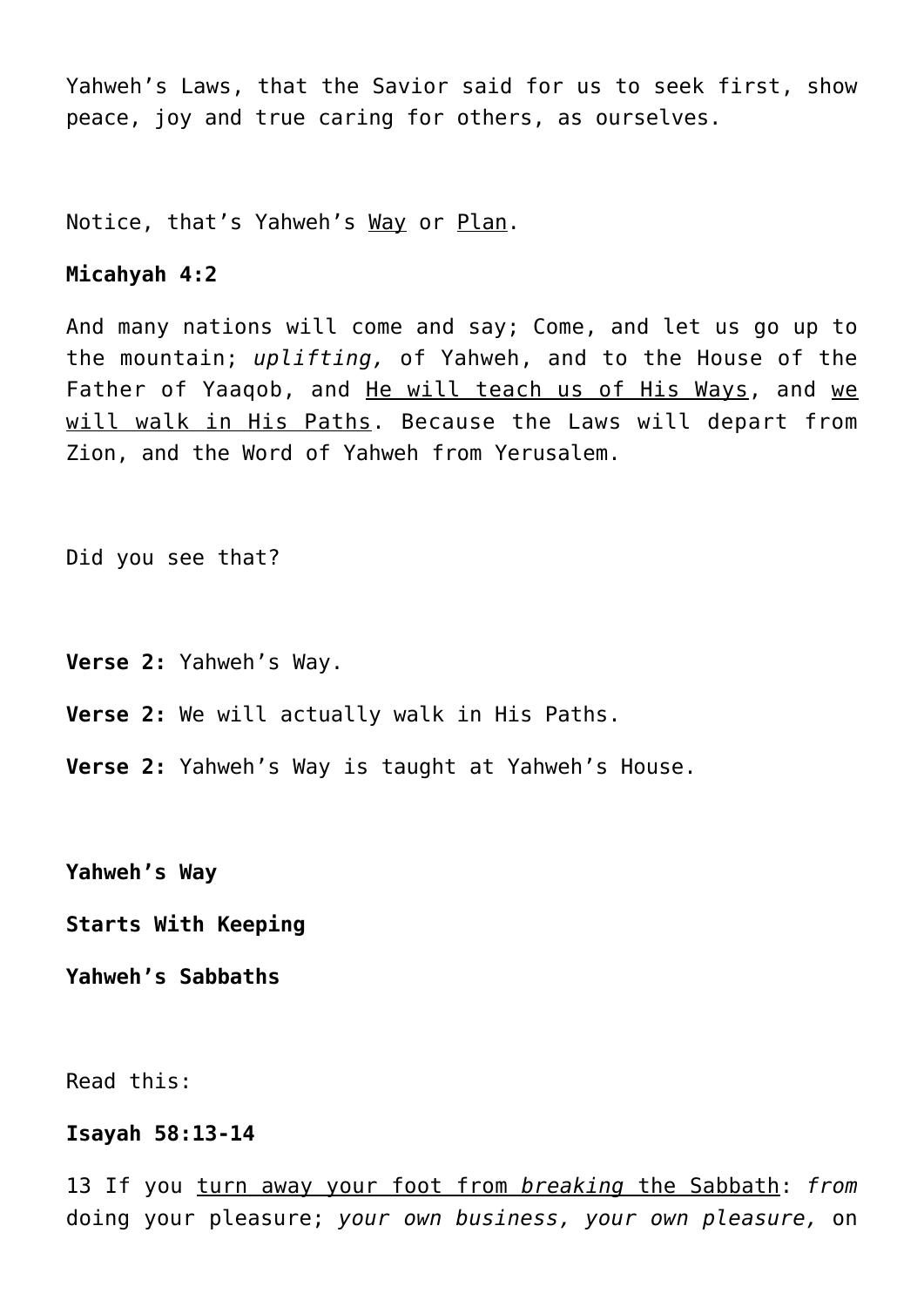My Holy Day, and call the Sabbath a delight; the Holy *Day* of Yahweh honorable, and will honor Him *by* not doing your own ways, nor finding your own pleasure, nor engaging in idle conversation:

14 Then you will find your joy in Yahweh; and I will cause you to ride on the high places of the earth, and feed you with the heritage of Yaaqob your father—for the mouth of Yahweh has spoken *it.*

Each Sabbath is a Sacred Convocation or Sacred Gathering of Yahweh's Family.

Yahweh's Family?

Read this in:

#### **I Corinthians 6:9-10**

9 Do you not know that the unrighteous will not inherit the Kingdom of Yahweh? Do not deceive yourselves. Neither fornicators, nor God worshipers (worshipers of elohim), nor adulterers, nor men who commit sexual perversions with boys, nor men who commit sexual perversions with other men,

10 Nor thieves, nor covetous, nor drunkards, nor revilers, nor extortioners, will inherit the Kingdom of Yahweh.

#### **II Corinthians 6:14-18**

14 <u>Do not be unequally yoked together with unbelievers</u>. For what fellowship has Righteousness with unrighteousness? And what fellowship does Light have with darkness?

15 And what harmony can there be between Messiah and Belial;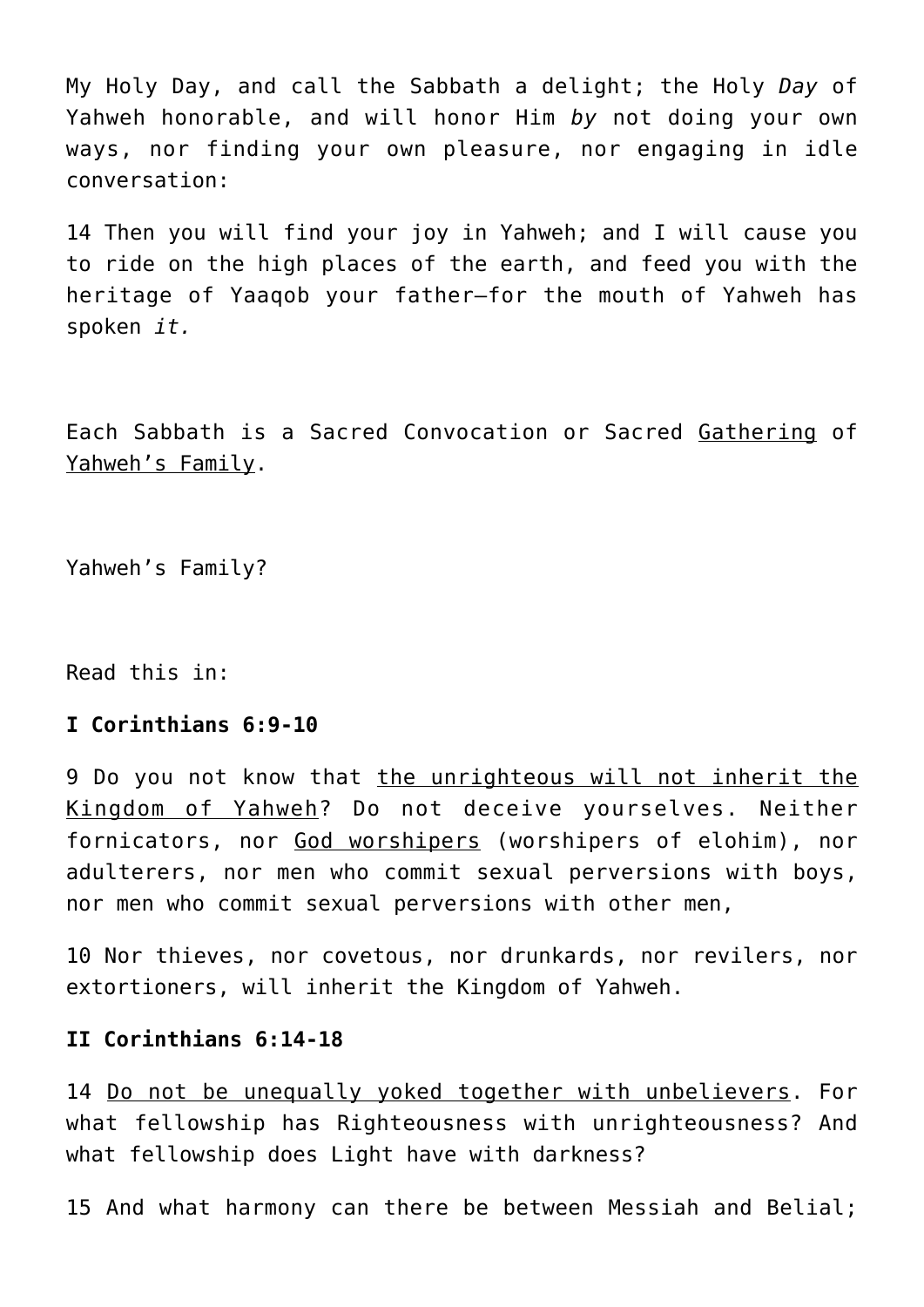*worthlessness: Satan?* Or what share does a believer have with an infidel; *untrustworthy, not faithful, not true nor loyal?*

16 And what agreement does The House of Yahweh have with Gods (Elohim)? For we are the House of the Living Father. As Yahweh has said: I will dwell in them and walk among them. I will be their Father, and they will be My People.

17 Therefore: Come out from among them and be separate, says Yahweh. Do not touch the unclean*,* and I will receive you.

18 I will be a Father to you, and you will be My Sons and Daughters, says Yahweh Almighty.

Each Sabbath is a Sacred Convocation or Sacred Gathering.

Compare gathering:

## **Hebrews 10:24-25**

24 And let us consider one another, how we may urge *one another* on *toward* love (ahab) and Righteous works;

25 Not forsaking the gathering of ourselves together, as the manner of some *is,* but exhorting *one another;* and so much the more as you see the day approaching.

Notice: consider others besides yourself.

Remember:

- Don't kill babies.
- Don't lust after what belongs to another, such as a man's wife, son or daughter.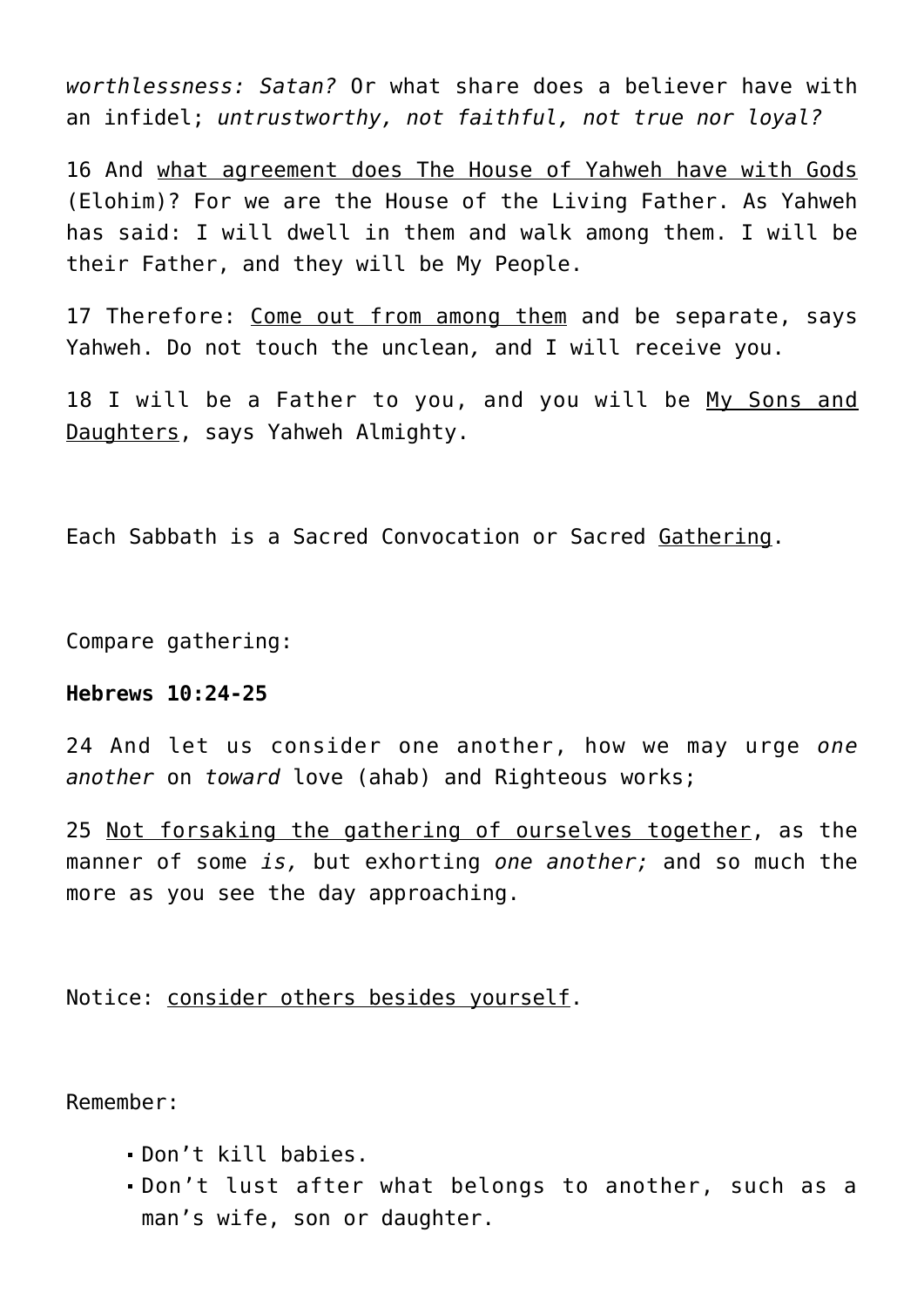Don't take by force (armed force) fraud, deceit.

Consider the other person, and you'll start learning to resist the Law-breaking taught by Hollywood and 4,199 religions.

You actually start seeing how evil the lust and wars are that all nations are involved in.

**Hebrews 10:24-27** is speaking of learning Yahweh's Way as you feast with Yahweh.

Yes! Every Sabbath is a Feast.

Those who miss this gathering miss a lifetime of joy, peace and consideration for others.

What makes it special at this moment? The Sabbath is even more special now because of the coronavirus—the first of the seven last plagues.

## **Yahweh's Protection**

What makes the Seventh Day Sabbath so special now is  $it's$  the Mark of Yahweh that protects you from getting the coronavirus. Read this in your bible or *The Book of Yahweh.* You need to believe the Scriptures and stop following these evil religions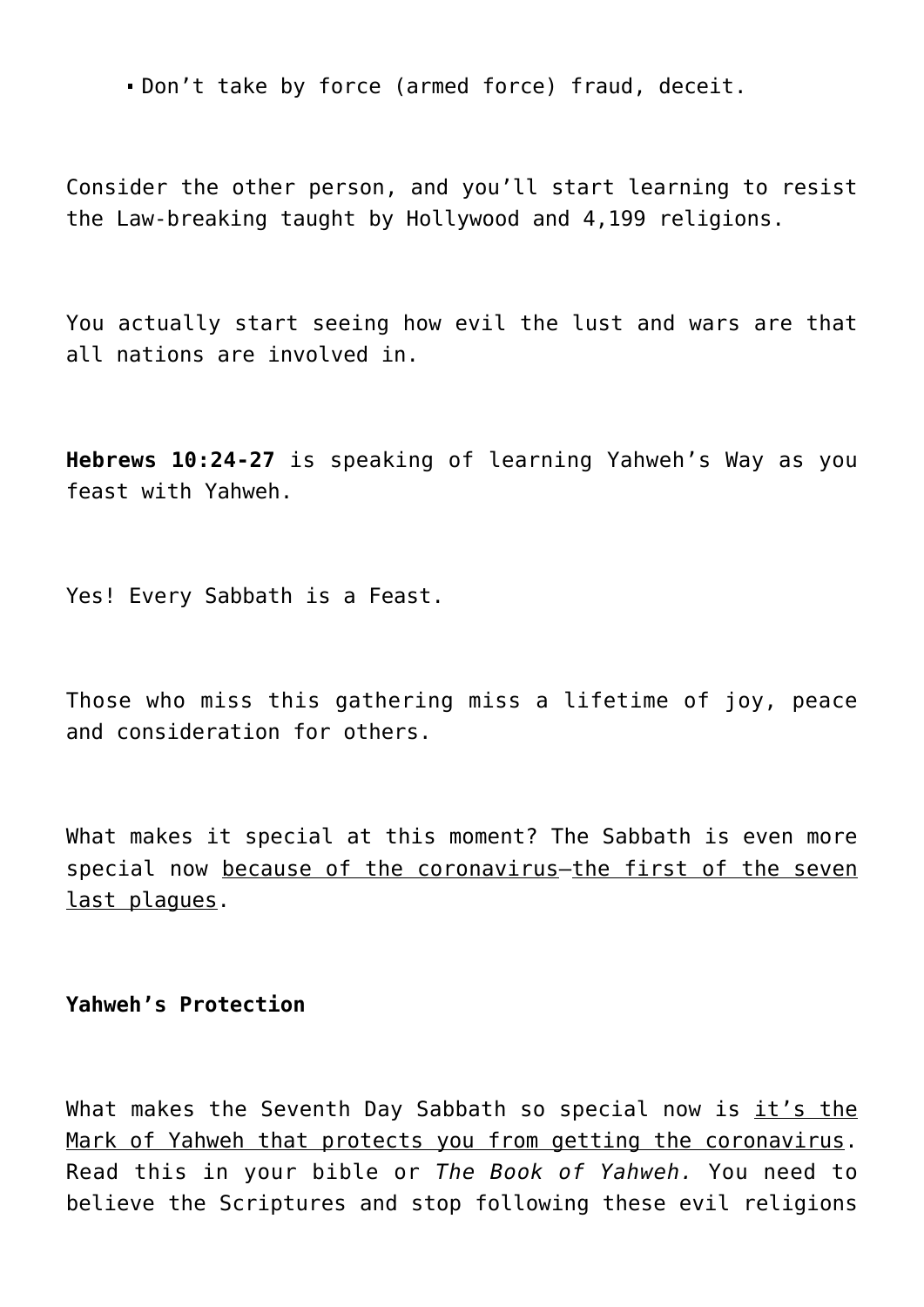to sickness, disease, hatred, lust, murders of babies, fighting and wars.

People who practice keeping the Seventh Day Sabbath, like the Savior and His Disciples did, are taught and learn peace. They have the Mark, Sign or Seal of Yahweh in their hand and forehead. The coronavirus will not affect those who have the Mark of Yahweh.

#### **Revelation 9:4**

And it was commanded them that they should not hurt the grass of the earth, neither any green thing, nor any tree—but only those men who do not have the Mark (Seal) of Yahweh in their foreheads.

The word translated **seal** in **verse 4** means *mark*.

#### **Exodus 20:8-11**

8 Remember the Sabbath Day, to keep it Sacred.

9 Six days you shall labor and do all your work,

10 But the Seventh Day is the Sabbath of Yahweh your Heavenly Father. Therefore, *in it* you shall do only the Work of Yahweh: you, *and your wife,* and your son, and your daughter, and your manservant, and your maidservant, and your cattle, and the stranger who *dwells* within your gates.

11 For *in* six days Yahweh made the heavens and the earth, the sea, and all that is in them; and ceased from *this* work on the Seventh Day. Therefore, Yahweh blessed the Sabbath Day, and did Righteous works on it.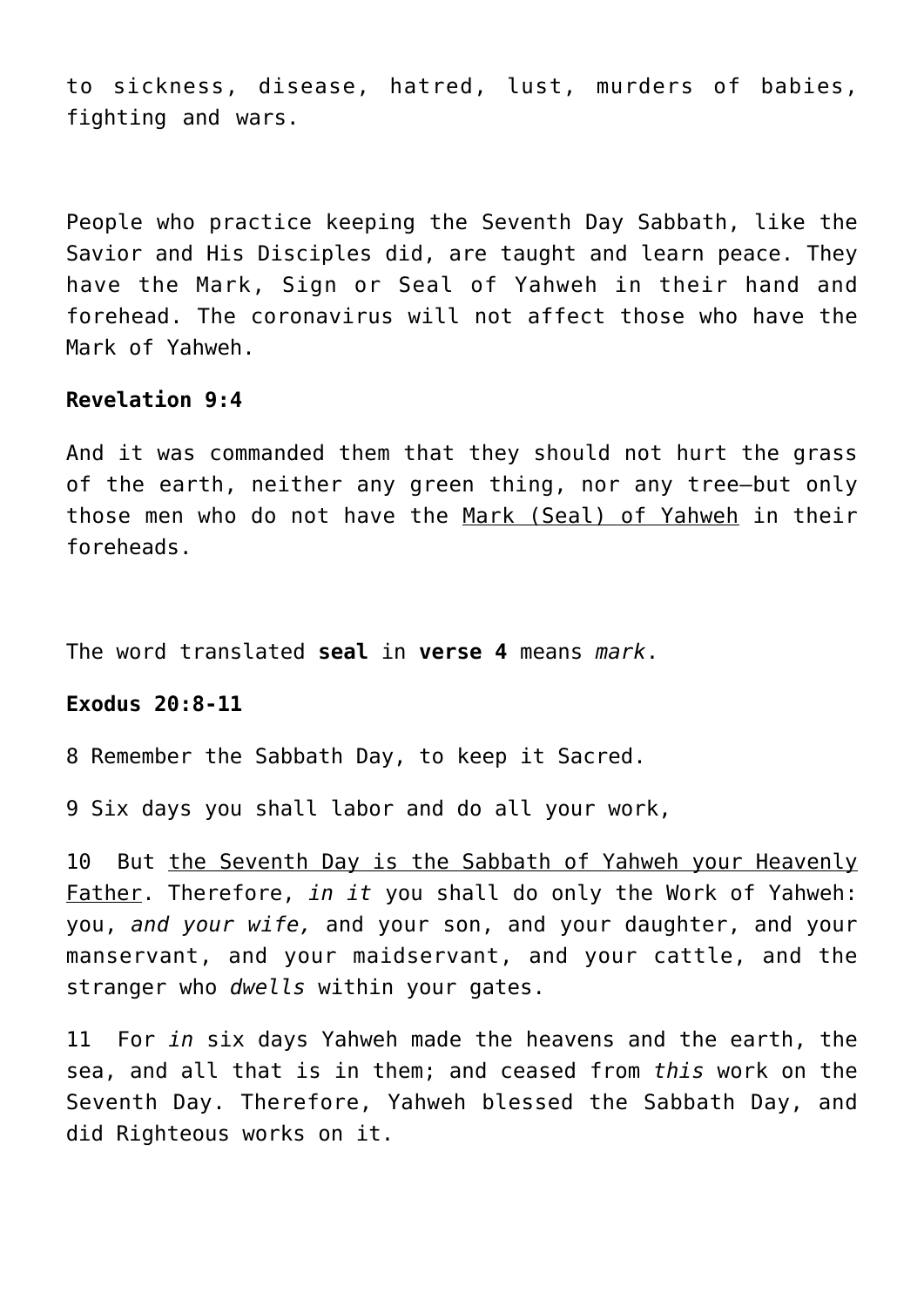The Sabbaths of Yahweh are His Mark placed upon the True Believer.

Read:

## **Exodus 31:13**

Speak also to the children of Israyl, saying; Surely My Sabbaths you shall keep, for *they* are signs between Me and you throughout your generations, that you may know that I *am* Yahweh Who sanctifies you, *and makes you Righteous.*

**Verse 13:** Notice the Sabbath sign or mark shows that Yahweh has set you apart as belonging to Him.

**Verse 13: sanctifies** means *set apart for a sacred use*.

Now read:

## **Revelation 9:4**

And it was commanded them that they should not hurt the grass of the earth, neither any green thing, nor any tree—but only those men who do not have the Mark (Seal) of Yahweh in their foreheads.

**Revelation 9:1-6** describes the coronavirus that is attacking those who have the mark of the beast, which is Sunday worship. Sunday is named in honor of the sun God Baal-Lord.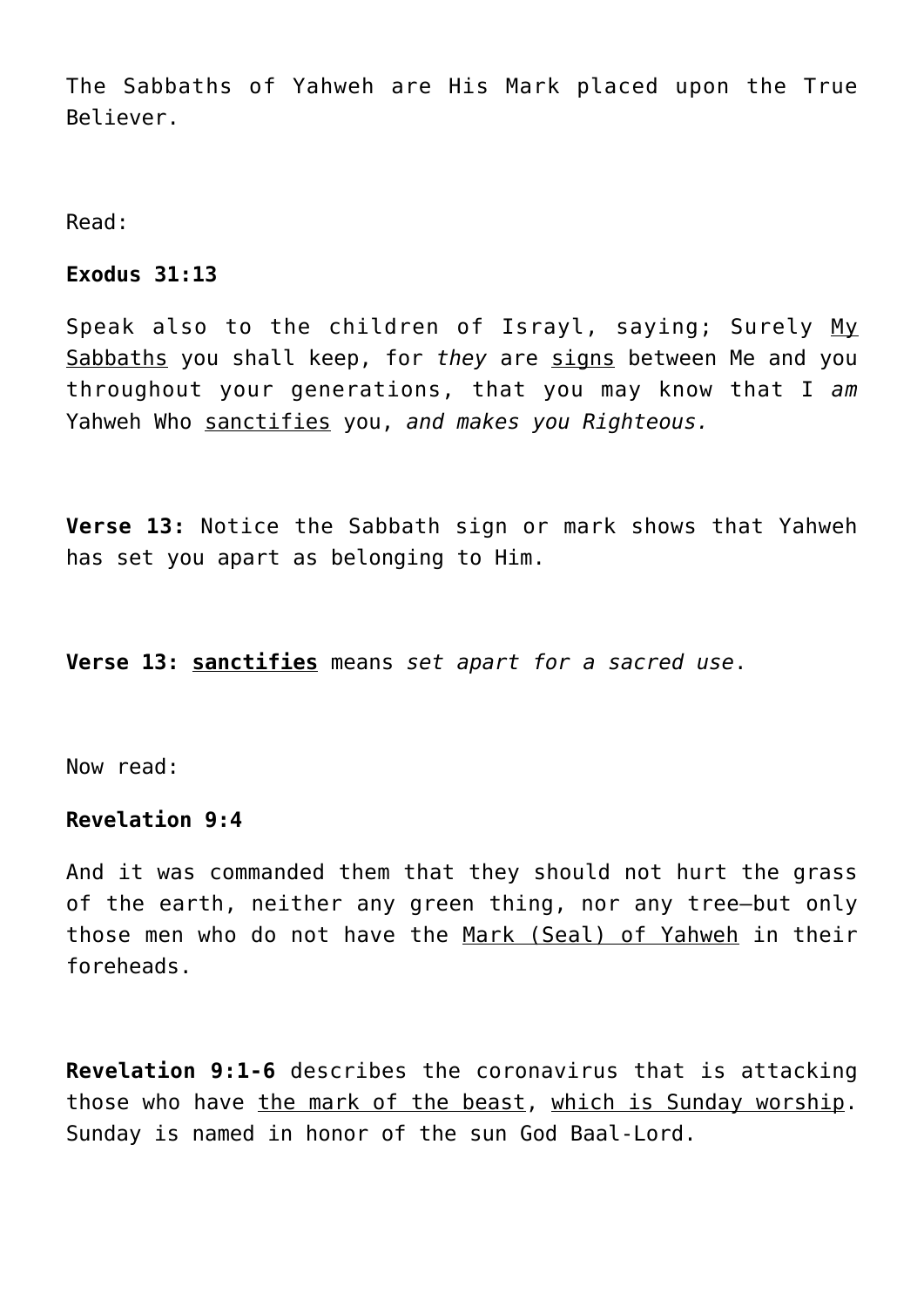Sunday and holiday worship is the mark or sign of the beast. The Roman Catholic Church/Vatican admits to changing the Seventh Day Sabbath worship to Sunday worship. This change is shown in **Daniyl 7:25**.

The coronavirus will affect those who have the mark of the beast; those who do not have the Mark of Yahweh (**Revelation 16:2**).

## **Revelation 9:4**

And it was commanded them that they should not hurt the grass of the earth, neither any green thing, nor any tree—but only those men who do not have the Mark (Seal) of Yahweh in their foreheads.

The coronavirus cannot hurt those who have the Mark of Yahweh. But it is hurting those who have the mark of the beast; those who do not have the Mark of Yahweh. Those are Scriptural facts, and they're being proven over and over in this generation.

**Come Out From**

**Among Them**

Yahweh says urgently:

## **I Corinthians 6:9-10**

9 Do you not know that the unrighteous will not inherit the Kingdom of Yahweh? Do not deceive yourselves. Neither fornicators, nor God worshipers (worshipers of elohim), nor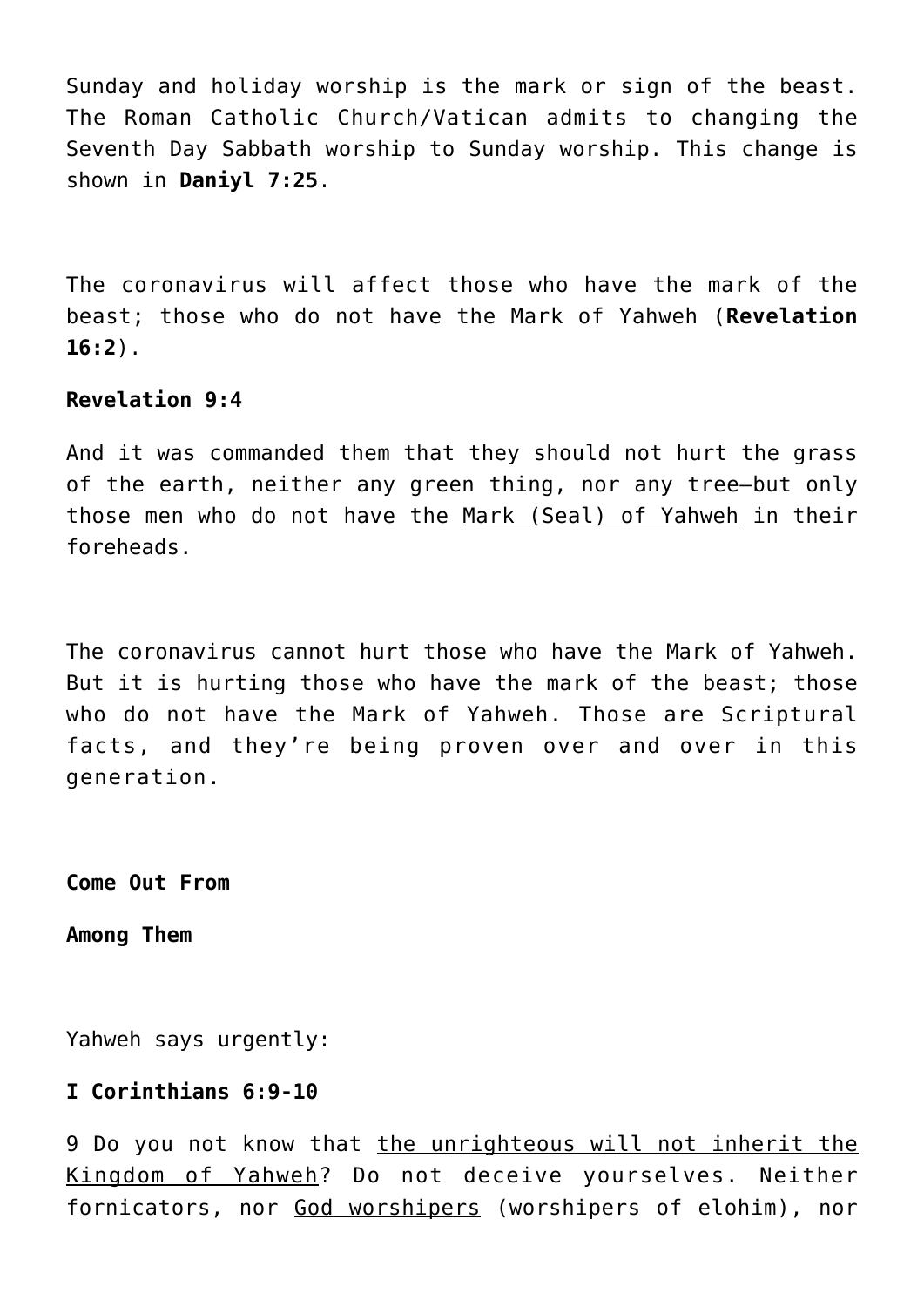adulterers, nor men who commit sexual perversions with boys, nor men who commit sexual perversions with other men,

10 Nor thieves, nor covetous, nor drunkards, nor revilers, nor extortioners, will inherit the Kingdom of Yahweh.

## **II Corinthians 6:14-18**

14 Do not be unequally yoked together with unbelievers. For what fellowship has Righteousness with unrighteousness? And what fellowship does Light have with darkness?

15 And what harmony can there be between Messiah and Belial; *worthlessness: Satan?* Or what share does a believer have with an infidel; *untrustworthy, not faithful, not true nor loyal?*

16 And what agreement does The House of Yahweh have with Gods (Elohim)? For we are the House of the Living Father. As Yahweh has said: I will dwell in them and walk among them. I will be their Father, and they will be My People.

17 Therefore: Come out from among them and be separate, says Yahweh. Do not touch the unclean*,* and I will receive you.

18 I will be a Father to you, and you will be My Sons and Daughters, says Yahweh Almighty.

## **Revelation 22:12-16**

12 And behold, I come quickly, and My Reward *is* with Me, to give every man according as his work will be.

13 I am the First and the Last, the Beginning and the End.

14 Blessed *are* those who keep His Laws, that they will have right to the Tree of Life, and will enter in through the gates into the City.

15 For outside *are* dogs, and sorcerers, and whoremongers, and murderers, and worshipers of Gods (elohim) and everyone *who professes* to love, yet practices breaking the Laws.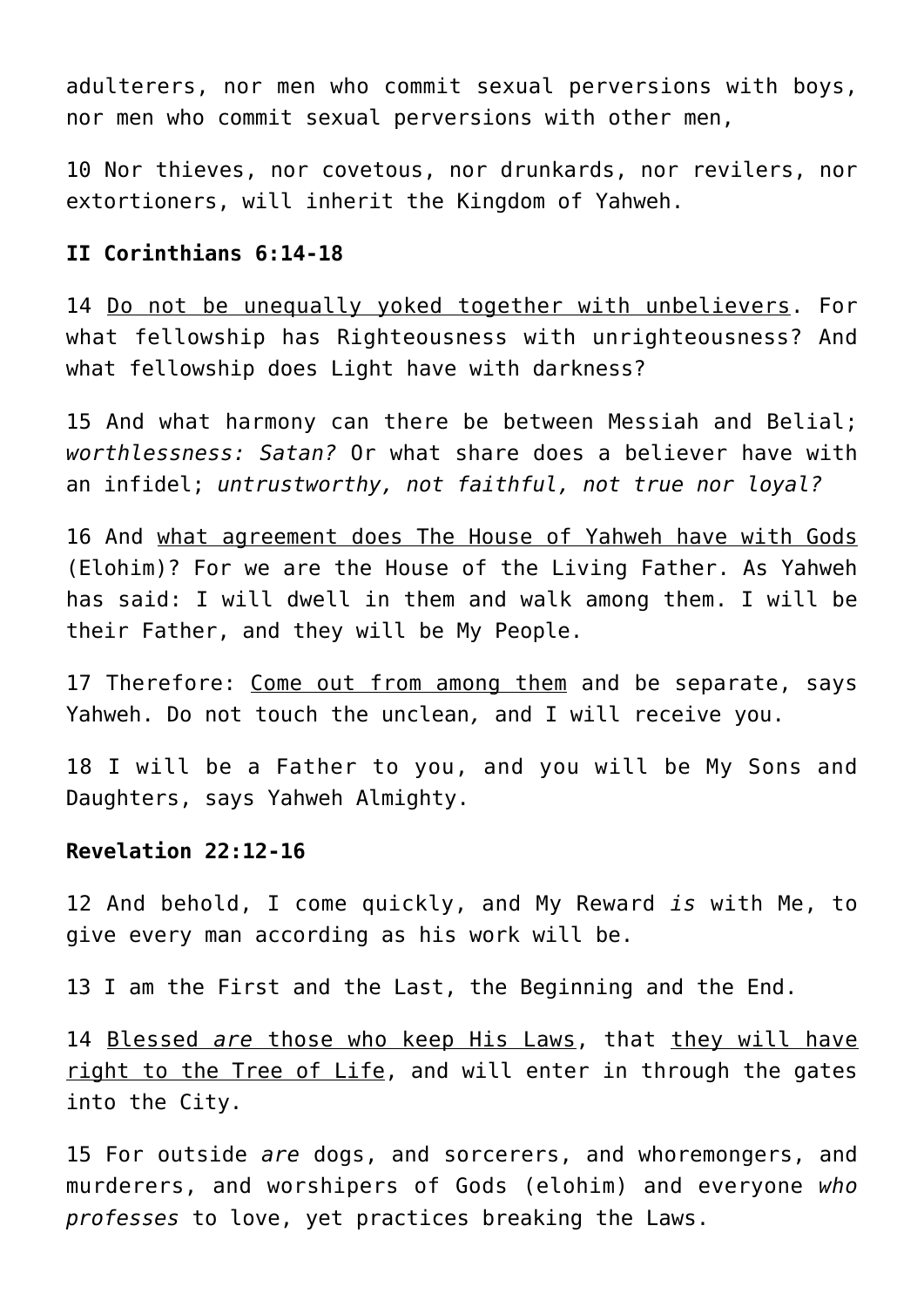16 I, Yahshua, have sent My Messenger to testify to you these things in the congregations of The House of Yahweh. I am the Root and the Offspring of David, *and* the Bright and Morning Star.

How?

First, do as the Savior says in:

## **Mattithyah 6:33**

But seek you first the Kingdom of Yahweh and His Righteousness, and all these things will be added to you.

#### **Deuteronomy 12:5**

But you are to seek the Habitation of your Father; *The House of Yahweh—*the place which Yahweh your Father shall choose out of all your tribes to establish His Name—and there you must go.

## **Isayah 34:16**

Search out The Book of Yahweh, and read. Not one of these will be neglected. For it is written: Yahweh is their Shepherd; for His Mouth has commanded it, and His Spirit has gathered them.

Go to the Place Yahweh chooses and shows in Prophecy.

## **Deuteronomy 12:5**

But you are to seek the Habitation of your Father; *The House of Yahweh—*the place which Yahweh your Father shall choose out of all your tribes to establish His Name-and there you must go.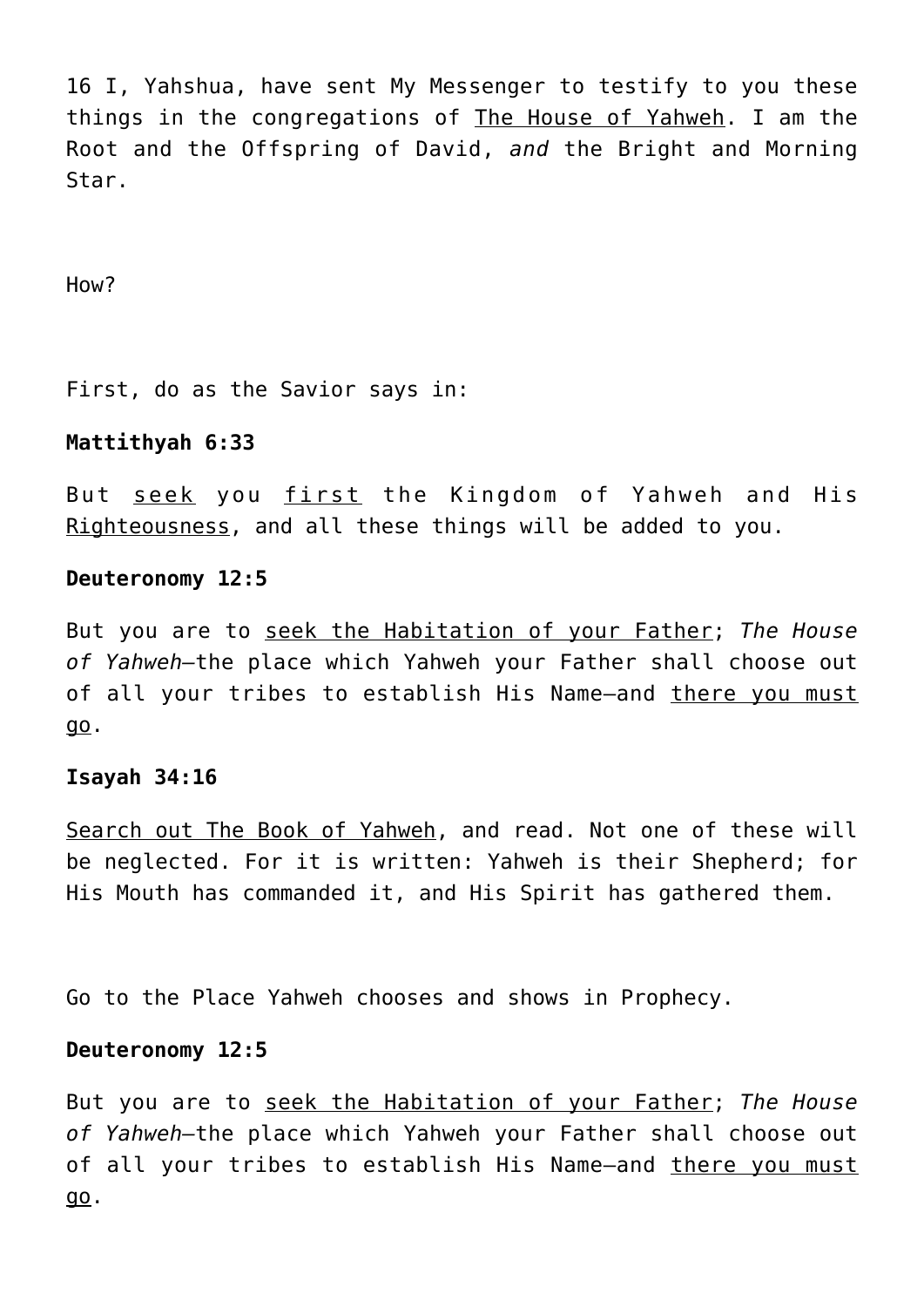**Mattithyah 6:33** – seek first.

**Deuteronomy 12:5** – seek Yahweh's Place that He chose and gave in Prophecy.

**Isayah 34:16** – Yahweh's Prophecies will not fail you.

**Repent and Convert**

#### **Acts 3:19**

Repent therefore, and be converted, that your sins can be blotted out; that times of refreshing can come from the Presence of Yahweh.

#### **Romans 6:16**

Do you not know that to whom you yield yourselves as servants to obey, his servants you are whom you obey—whether of sin, *which leads* to death, or *of* obedience, *which leads* to Righteousness?

#### **I Yahchanan 3:4-15**

4 Whoever commits sin, transgresses also the Laws; for sin is the transgression of the Laws.

5 And you know that He was manifested to take away our sins, and in Him is no sin.

6 Whoever abides in Him does not sin; whoever sins, has not seen Him, neither knows Him.

7 Little children, let no man deceive you; he who practices Righteousness is Righteous, just as He is Righteous.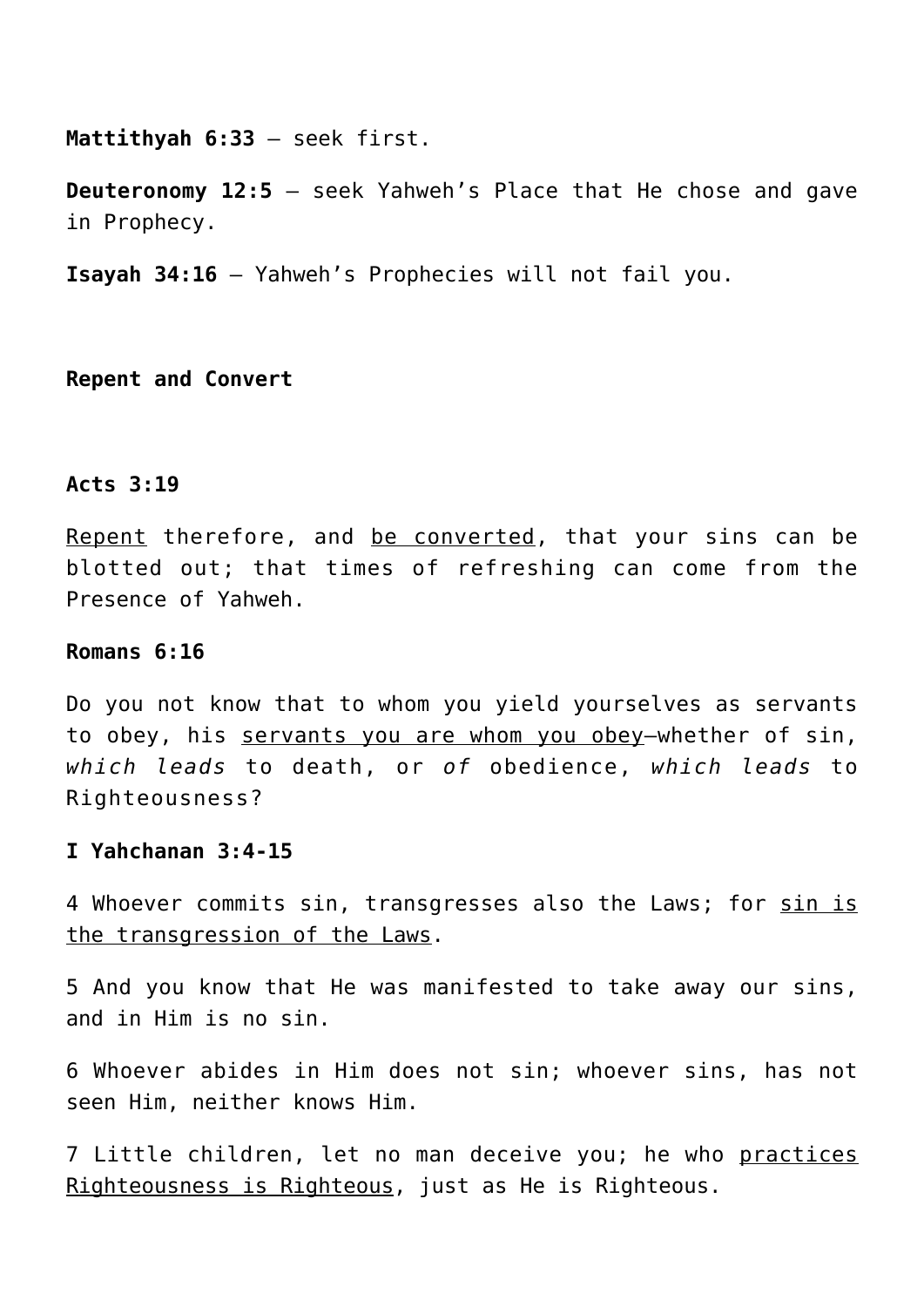8 He who practices sin is of the devil, for the devil has sinned from the beginning. For this purpose the Son of Yahweh was manifested; that He might destroy the works of the devil.

9 Whoever is begotten of Yahweh does not practice sin; for His seed remains in him; and it is possible for him not to sin, because he has been begotten of Yahweh.

10 In this the Children of Yahweh and the children of the devil are manifest. Whoever does not practice Righteousness is not of Yahweh, and he does not love his neighbor!

11 For this is the Message that you heard from the beginning, that we should love one another.

12 Not as Cain, *who* was of that evil one, and murdered his brother. And why did he murder his brother? Because his works were evil, and his brother's *were* Righteous.

13 Do not marvel, my brothers, if the world hates you.

14 We know that we have passed from death to life, because we love the brothers. He who does not love *his* neighbor abides in death.

15 Whoever hates his neighbor is a murderer; and you know that no murderer has Eternal Life abiding in him.

#### **Revelation 22:12-16**

12 And behold, I come quickly, and My Reward *is* with Me, to give every man according as his work will be.

13 I am the First and the Last, the Beginning and the End.

14 Blessed *are* those who keep His Laws, that they will have right to the Tree of Life, and will enter in through the gates into the City.

15 For outside *are* dogs, and sorcerers, and whoremongers, and murderers, and worshipers of Gods (elohim) and everyone *who*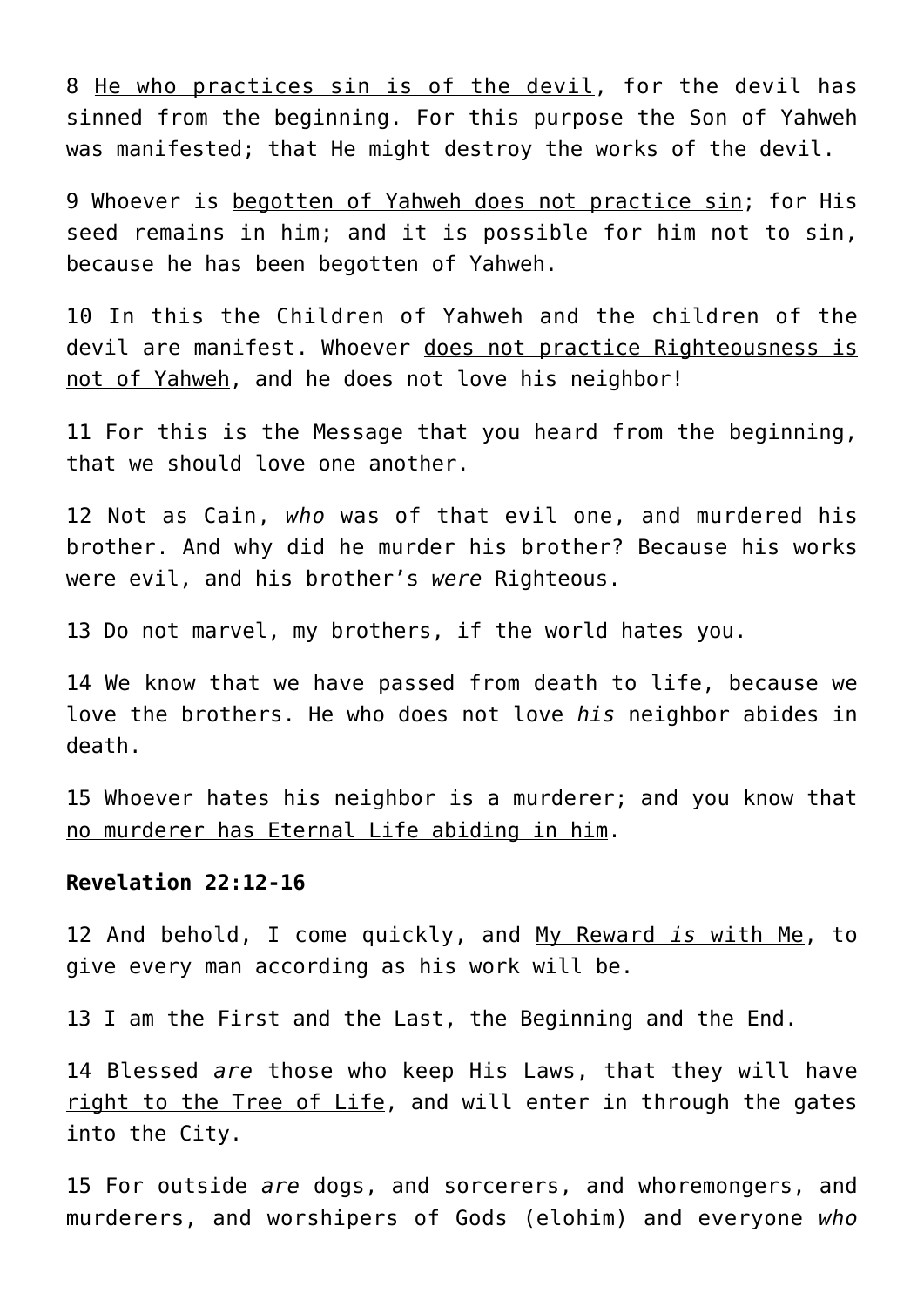*professes* to love, yet practices breaking the Laws.

16 I, Yahshua, have sent My Messenger to testify to you these things in the congregations of The House of Yahweh. I am the Root and the Offspring of David, *and* the Bright and Morning Star.

When? Now! In these Last Days!

## **Micahyah 4:1-3**

1 But in the Last Days it will come to pass *that* the mountain; *promotion,* of The House of Yahweh will be established in the chief of the nations. It will be raised above all congregations; and all peoples will *eventually* flow to it.

2 And many nations will come and say; Come, and let us go up to the mountain; *uplifting,* of Yahweh, and to the House of the Father of Yaaqob, and He will teach us of His Ways, and we will walk in His Paths. Because the Laws will depart from Zion, and the Word of Yahweh from Yerusalem.

3 And He will judge between many people, and rebuke strong nations afar off; and they will beat their swords into plowshares, and their spears into pruninghooks. Nation will not lift up a sword against nation, nor will they learn war anymore.

Did you notice in **verse 3**, The House of Yahweh?

The House of Yahweh—Yahweh, Yahshua, and Yahweh's Sons and Daughters will stop war forever.